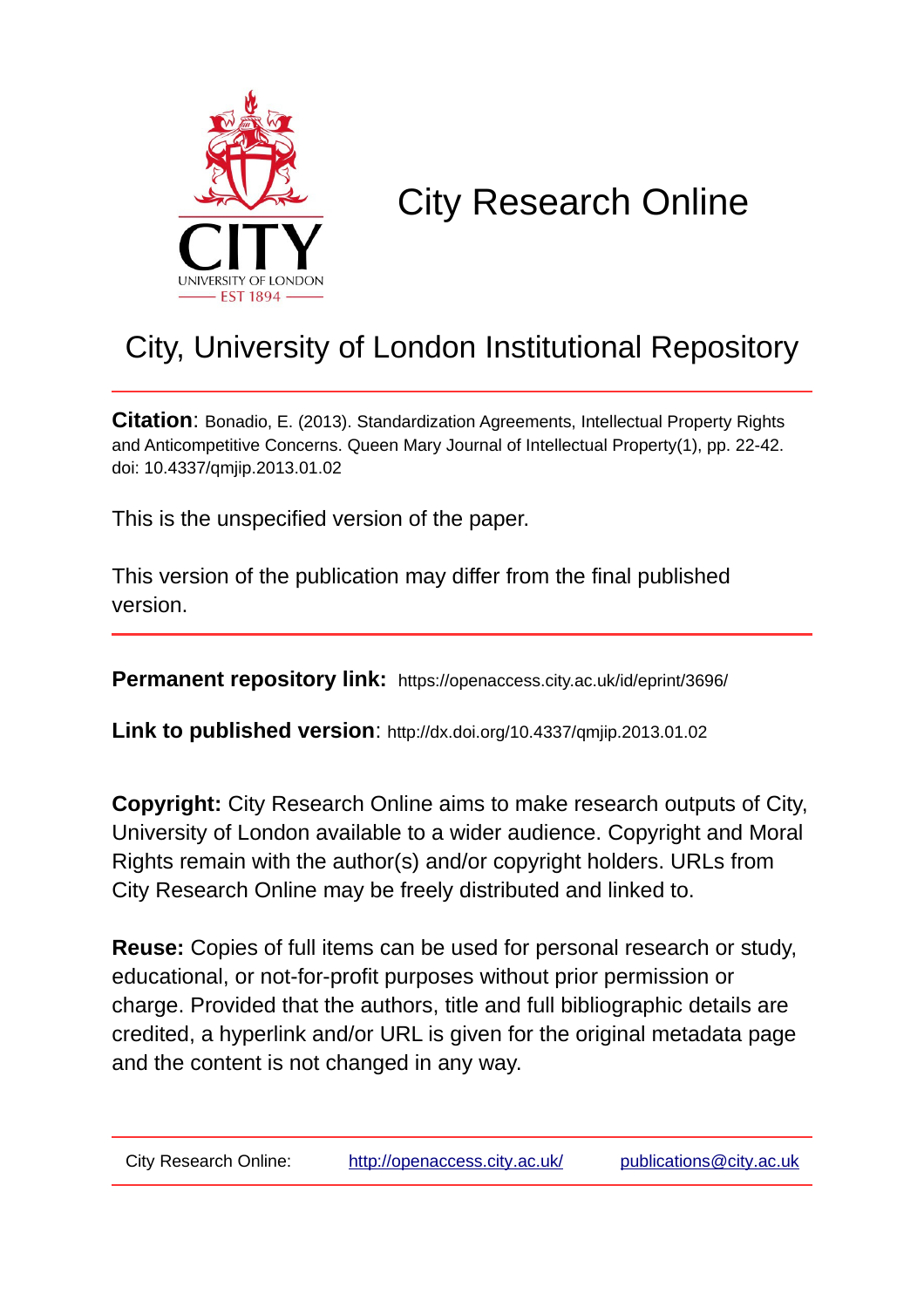#### *Standardization Agreements, Intellectual Property Rights and Anti-competitive Concerns*

#### **Enrico Bonadio – City University London (\*)**

*The relationship between standardization processes, intellectual property rights and competition rules has increasingly become of interest in the recent years. Recent investigations of the European Commission confirm that standardization processes and in particular ownership of IPRs that cover standardized technology might in certain circumstances infringe competition rules.*

*The article first explores the meaning and different forms of standardization. It then analyses selected parts of the Guidelines on the applicability of Article 101 of the Treaty on the Functioning of the European Union to horizontal cooperation agreements, in particular those parts that cover standardisation agreements. The Guidelines have been adopted by the Commission in December 2010 with a view to addressing the anti-competitive concerns stemming from inter alia standardisation agreements (eg, they encourage IPRs holders to disclose their exclusive rights before the adoption of the standard, as well as to give an irrevocable commitment to offer to license the IPR to all parties interested on a fair, reasonable and non-discriminatory terms: so-called FRAND commitment).*

*The author will then present and comment on different points of view on whether the ownership of IPRs which cover standardized technologies really create market dominance capable of triggering anti-competitive behaviours. Finally, a set of additional solutions proposed by various legal scholars will be highlighted and commented.*

#### **1. Introduction**

The relationship between standardisation processes, intellectual property rights (IPRs) and competition rules has increasingly become of interest in the past years. Such interest has recently been invigorated in Europe by the activity of the European Commission.

In particular, on 13 February 2012 the Commission authorised the takeover by Google of the company Motorola. The proposed acquisition had been notified to the EU institution under Article 4 Regulation 139/2004 (the Merger Regulation). The involvement of the Commission has been necessary since as a consequence of the deal Google has acquired roughly 8,000 patents from Motorola, such patents mainly focusing on wireless communication hardware and high-definition television. A number of these patents are standard essential patents ("SEPs"), ie they cover standardised technology.

A few weeks before releasing said decision, on 16 December 2011 the Commission had started proceedings against Honeywell to examine alleged anti-competitive practices with reference to the development of a new refrigerant for air conditioning systems in cars. The Commission fears that in the context of the standardisation process Honeywell failed to disclose its patents and patent applications while the refrigerant was being assessed and later failed to grant licenses on fair, reasonable and non-discriminatory terms. Subsequently on 30 January 2012 the Commission started a formal investigation against the mobile manufacturer Samsung. Indeed, the latter had recently asked for and enforced injunctions against competitors in several countries, including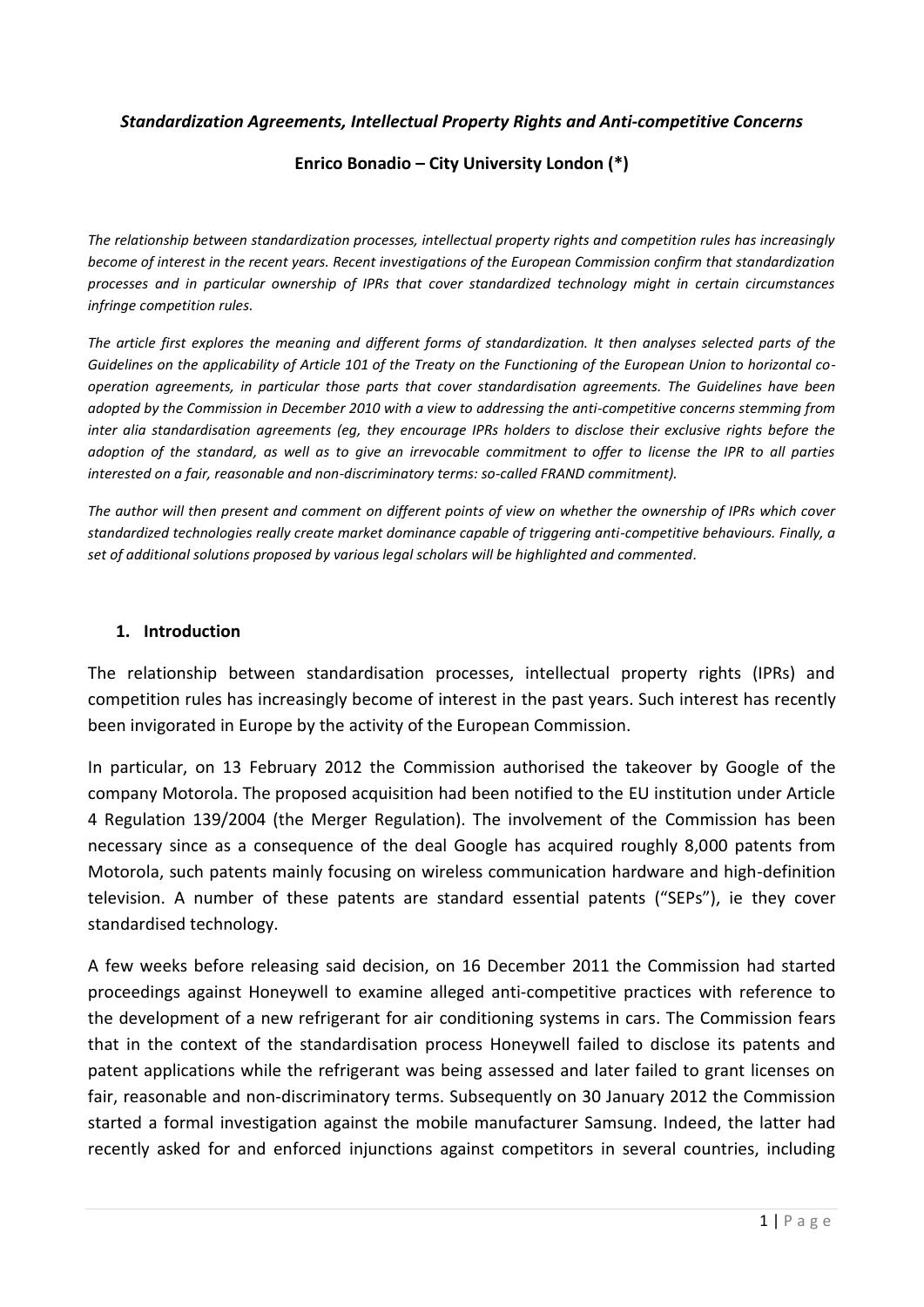some EU Member States, claiming infringements of its UMTS-related SEPs<sup>1</sup>. This behavior, stressed the Commission, might constitute abuse of dominant position under Article 102 of the Treaty on the Functioning European Union. Then, on 3 April 2012 the Commission opened two other investigations against Motorola in relation to similar allegedly anti-competitive behaviours<sup>2</sup>.

These recent moves from the Commission confirm its fear that standardisation processes and in particular ownership of IPRs that cover standardized technology, might in certain circumstances infringe competition rules. It is therefore interesting to analyse first the meaning and different forms of standardisation and then the Guidelines on the applicability of Article 101 of the Treaty on the Functioning of the European Union to horizontal co-operation agreements<sup>3</sup>, which also cover standardisation agreements. The Guidelines have been adopted by the Commission in December 2010 with a view to addressing the anti-competitive concerns stemming from *inter alia* standardisation agreements (in particular, they encourage IPRs holders to disclose their exclusive rights before the adoption of the standard as well as to give an irrevocable commitment to offer to license the IPR to all parties interested on a fair, reasonable and non-discriminatory terms: socalled FRAND commitment). The author will then present and comment on different points of view on whether the ownership of IPRs, which cover standardised technologies really create market dominance capable of triggering anti-competitive behaviours. Finally, a set of additional solutions proposed by various legal scholars will be highlighted and commented.

# **2. Standardisation: benefits and concerns**

**.** 

Standardisation aims at defining technical, quality, safety or health related specifications with which current or future products, manufacturing processes or services should comply<sup>4</sup>. Of particular importance are the standards on the environmental compatibility of goods or manufacturing processes<sup>5</sup>.

<sup>(\*)</sup> Lecturer in law. Comments are welcome and should be sent to [enrico.bonadio.1@city.ac.uk.](mailto:enrico.bonadio.1@city.ac.uk) An earlier version of this paper has been presented at the 2nd Lexis Nexis Annual Legal and Policy Conference "Standards and Patents in the ICT sector", held in London (UK) on 12 June 2012. The author would like to thank the anonymous reviewers for their valuable comments and suggestions.

 $1$  UMTS stands for Universal Mobile Telecommunications System, the third generation mobile cellular technology for networks based on the GSM standard.

 $2$  It should also be noted that on 31 May 2012 Google filed a complain with the Commission claiming that Microsoft and Nokia colluded with other companies to avoid promises both companies had made that they would license their standard essential patents on fair, reasonable and non-discriminatory conditions.

 $3$  Guidelines on the applicability of Article 101 of the Treaty on the Functioning of the European Union to horizontal co-operation agreements (Official Journal C 11 of 14.1.2011).

<sup>&</sup>lt;sup>4</sup> See also Recital 1 of the Proposal for a Regulation of the European Parliament and of the Council on European Standardisation and amending Council Directives 89/686/EEC and 93/15/EEC and Directives 94/9/EC, 94/25/EC, 95/16/EC, 97/23/EC, 98/34/EC, 2004/22/EC, 2007/23/EC, 2009/105/EC and 2009/23/EC of the European Parliament and of the Council.

<sup>&</sup>lt;sup>5</sup> For a non exhaustive list of standards in different sectors see Mark MacCarthy, "Open Standards, Competition and Patent Policies", unpublished Manuscript, July 2009, p. 1 (available at [http://explore.georgetown.edu/publications/43082,](http://explore.georgetown.edu/publications/43082) last accessed on 15 June 2012). For a comprehensive overview of the economic aspects of standardization (which remain outside the scope of this article) see Knut Blind, The Economics of Standards, Theory, Evidence, Policy, Edward Elgar, 2004 (proposing a variety of interesting empirical analyses which reveal the driving forces and economic justification for standards).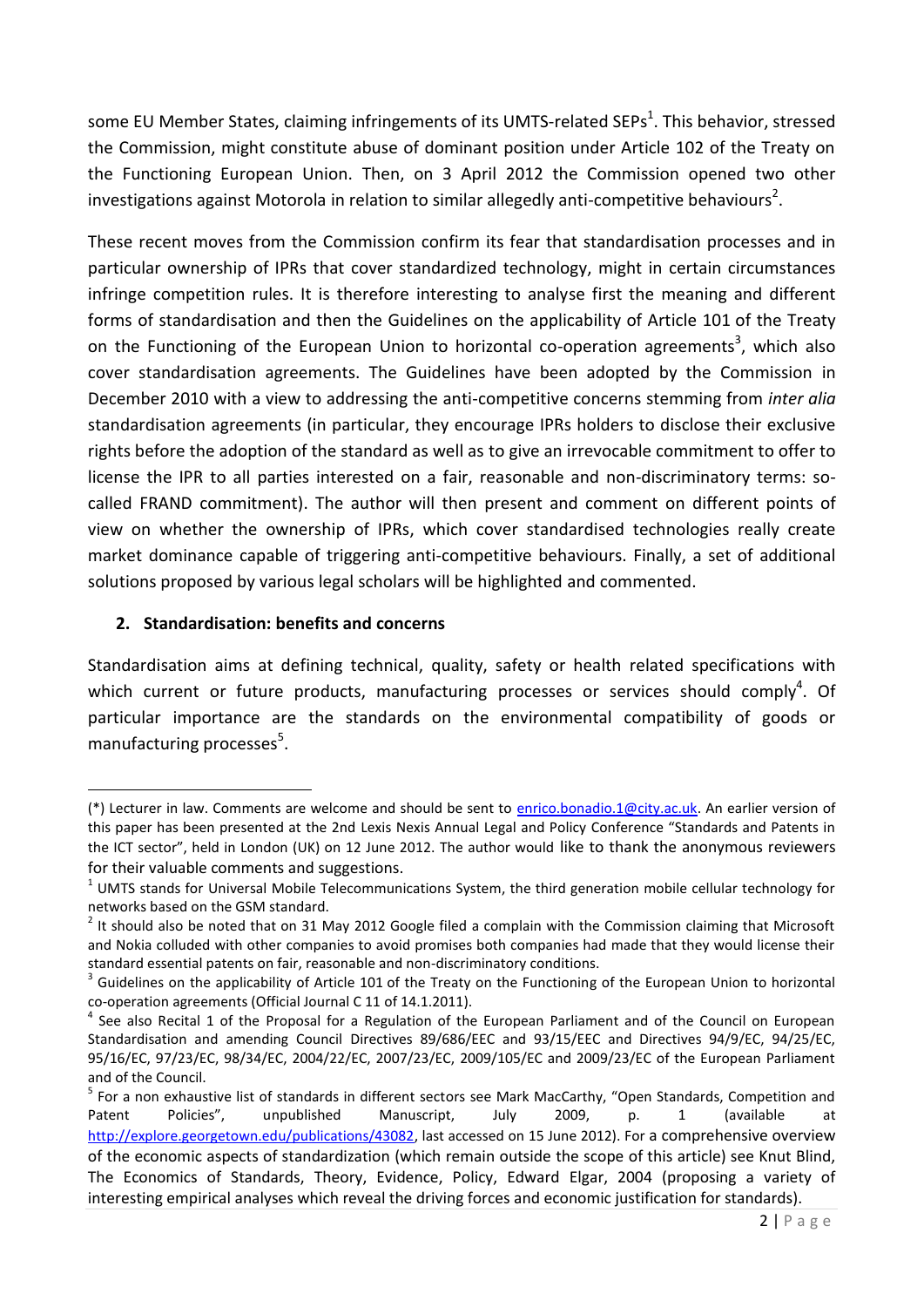Standardisation can take various forms. First, a product or some technical specifications may become *de facto* standards as a consequence of wide adoption by many players of a certain market: in such a case it is market dynamics which transform a product or technology into a standard<sup>6</sup>. Secondly, governments and other public bodies such as EU institutions can adopt legislation that provides that certain goods or technologies must comply with given standards. EUwide standards, in particular, boost the internal market by permitting companies and traders to sell their goods and services in all the Member States<sup>7</sup>. Such standards are called "legal standards". Thirdly, private organizations grouping together various market players can (formally or less formally) co-operate and commonly develop standards. These organizations are known as "standard setting organizations" (SSOs) and adopt procedures and policies that govern the standardisation processes. Such policies and procedures aim at choosing the most appropriate technology as standard, based on technical merit and other relevant aspects. Even if these organisations are private, it has been noted that their nature is often "quasi-legislative"<sup>8</sup>. EU bodies, for example, can mandate a certain SSO to develop a specific standard and use the latter as a basis for regulation<sup>9</sup>. The present paper will focus on this latter category of standardisation processes.

Standardisation is highly beneficial. It can secure efficiency gains and benefit consumers, by allowing manufacturers to increase the overall size of the markets and thus achieve economies of scale as well as to increase products substitutability. Standardisation is particularly important in the information and communication technology (ICT) field. Indeed, in this sector, more than in other fields, devices and services manufactured by different companies must be able to communicate with each other in order to work $^{10}$ . Standards are a necessary tool to promote such inter-operability (these are known as "interface standards") $^{11}$ . By ensuring that the goods produced by different companies are compatible and interoperable, standardisation increases

<sup>6</sup> Mark A. Lemley, "Intellectual Property Rights and Standard-Setting Organizations", 90 *California Law Review*, pp. 1896-1899 (noting that the Microsoft operating systems are *de facto* standards as no organization formally chose them but they have been *de facto* adopted by the market in light of their commercial success).

 $7$  See also para 308 Guidelines.

<sup>&</sup>lt;sup>8</sup> Damien Geradin - Miguel Rato, "Can Standard-Setting lead to Exploitative Abuse? A dissonant View on Patent Hold-Up, Royalty Stacking and the Meaning of FRAND", April 2006, p. 4 (available at [http://ssrn.com/abstract=946792,](http://ssrn.com/abstract=946792) last accessed on 15 June 2012).

<sup>9</sup> Rudi Bekkers – Isabelle Liotard, "European Standards for Mobile Communications: The Tense Relationship between Standards and Intellectual Property Rights" (1999) *European Intellectual Property Review*, p. 115.

 $10$  In this sector integration of previously disparate products has become more and more important. Take the case of smart-phones, which include various products and services (web browsers, music players, cameras, etc.) offered by different companies. See Rudi Bekkers – Christian Catalini – Arianna Martinelli – Timothy Simcoe, *Intellectual Property Disclosure in Standards Development*, paper prepared for the NBER conference on Standards, Patents & Innovation, Tucson (AZ), January 20 and 21, 2012 (available at [http://cis.ier.hit](http://cis.ier.hit-u.ac.jp/Japanese/society/120412houtokeizai/Martinelli.pdf)[u.ac.jp/Japanese/society/120412houtokeizai/Martinelli.pdf,](http://cis.ier.hit-u.ac.jp/Japanese/society/120412houtokeizai/Martinelli.pdf) last accessed on 12 May 2012), p. 14

 $\frac{11}{11}$  See Lemley, above note 6, pp. 1893 and 1896 (interestingly noting that "telephones talk to each other, the Internet works, and hairdryers plug into electrical sockets because private groups have set 'interface' standards, allowing compatibility between products made by different manufacturers" and that "without this standardization, no one could stay in a hotel room and have any confidence that his hair dryer would work in the hotel's outlet").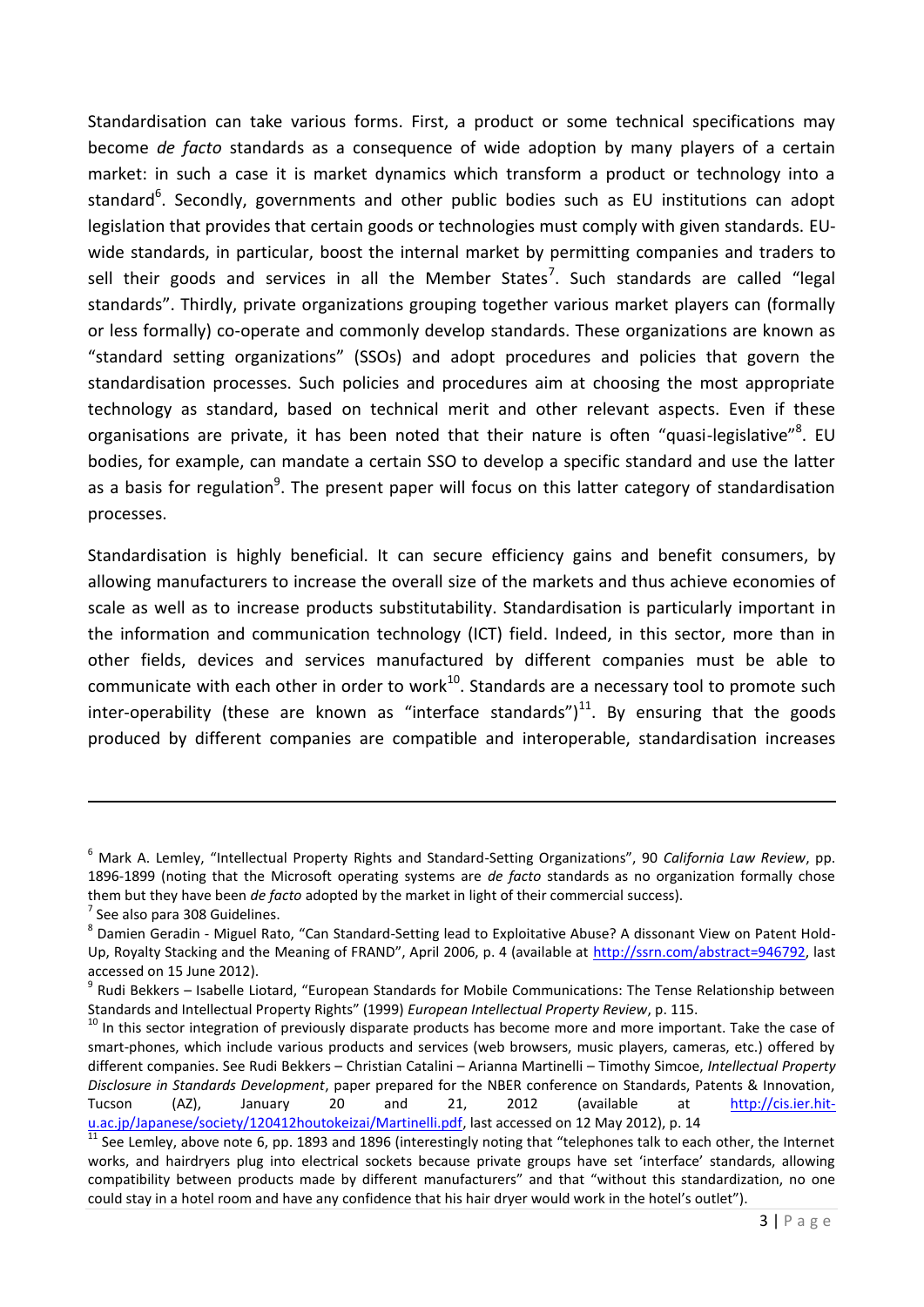consumers' choices and reduces prices. More fungibility of different manufacturers' goods is also triggered, which can drive prices further down.

The benefits standardization, and in particular interface standardization, may bring have been brilliantly summarized by Carl Shapiro. This author recalls that "during the great Baltimore fire of 1904, fire fighters called in from neighboring cities were unable to fight the blaze effectively because their hoses would not fit the Baltimore hydrants. The following year, national standards for fire hoses were adopted $^{\prime\prime}$ <sup>12</sup>.

Standardisation however, may also cause negative externalities. Indeed, it reduces the number of formats and variations available. It follows that, once a standard has been adopted, companies that have previously used and massively invested on a different technology may face a barrier to entry and thus be excluded from the relevant market<sup>13</sup>. Standards can thus be manipulated to exclude the products of competitors from the market. Standard-setting activities might also facilitate the creation of cartels, eg when the participants fix prices of end-products or agree to limit output or restrict sales<sup>14</sup>. Thus, standardisation processes might dangerously cause both "exclusion" and "collusion".

Moreover, when patents or other IPRs are obtained which cover standards<sup>15</sup>, further concerns may arise. This is even more so in the ICT field, which has recently witnessed an increase in the number of patents covering software-related inventions and business methods. There is indeed a conceptual tension between IPRs (which offer their owners monopolistic rights and are destined for private and exclusive use<sup>16</sup>) and standards (intended instead for widespread and collective use). The intellectual property, and in particular patent, protection of standardised technology allow IPRs owners to prohibit third parties to use such technology, turning the standard from an "open" into a "close" standard<sup>17</sup>. Owners of standard essential IPRs can thus be given a market power that in certain circumstances might be abused or lead to restrictive practices. This is particularly true in case of complex products that include many IPRs-protected standards, eg ICT products such as smart-phones incorporating a camera, a video, a web browser, wireless, text messages, etc. In these cases standards are subject to overlapping IPRs protection: if even a small

<sup>&</sup>lt;sup>12</sup> Carl Shapiro, "Setting Compatibility Standards: Cooperation or Collusion?", in Rochelle Dreyfuss - Diane Zimmerman – Harry First, Eds, "Expanding the Bounds of Intellectual Property", OUP 2011, Section 1.

<sup>&</sup>lt;sup>13</sup> Emma Johansson, "Assessment of Standardization Agreements under the Revised Guidelines on Horizontal Cooperation Agreements", 18 Columbia Journal of European Law, L.F. 17 (2011), available [http://www.cjel.net/online/18\\_1-johansson](http://www.cjel.net/online/18_1-johansson) (last accessed on 12 May 2012).

<sup>14</sup> Marcus Glader, "Open Standards: Public Policy Aspects and Competition Law Requirements" (2010) *European Competition Journal*, p. 626.

 $15$  An intellectual property rights is deemed essential if one cannot implement the standard without infringing it. For a recent and deep analysis of standard essential IPRs, with particular reference to the ICT sector, see Claudia Tapia, Industrial Property Rights – Technical Standards and Licensing Practices (FRAND) in the Telecommunications Industry, Heymanns Verlag Gmbh, 2010.

<sup>&</sup>lt;sup>16</sup> Recital 4 of TRIPS Agreement confirms that "intellectual property rights are private rights".

<sup>&</sup>lt;sup>17</sup> Not all standards are "close", though. Many Internet related technologies are good examples of standardized technologies that have remained "open". See Lemley, above note …, p. 1893 (noting that the Internet runs a set of open and non-proprietary protocols largely because the SSO which controls the IP protocols, ie the Internet Engineering Task Force, had a policy that it would not adopt proprietary standards).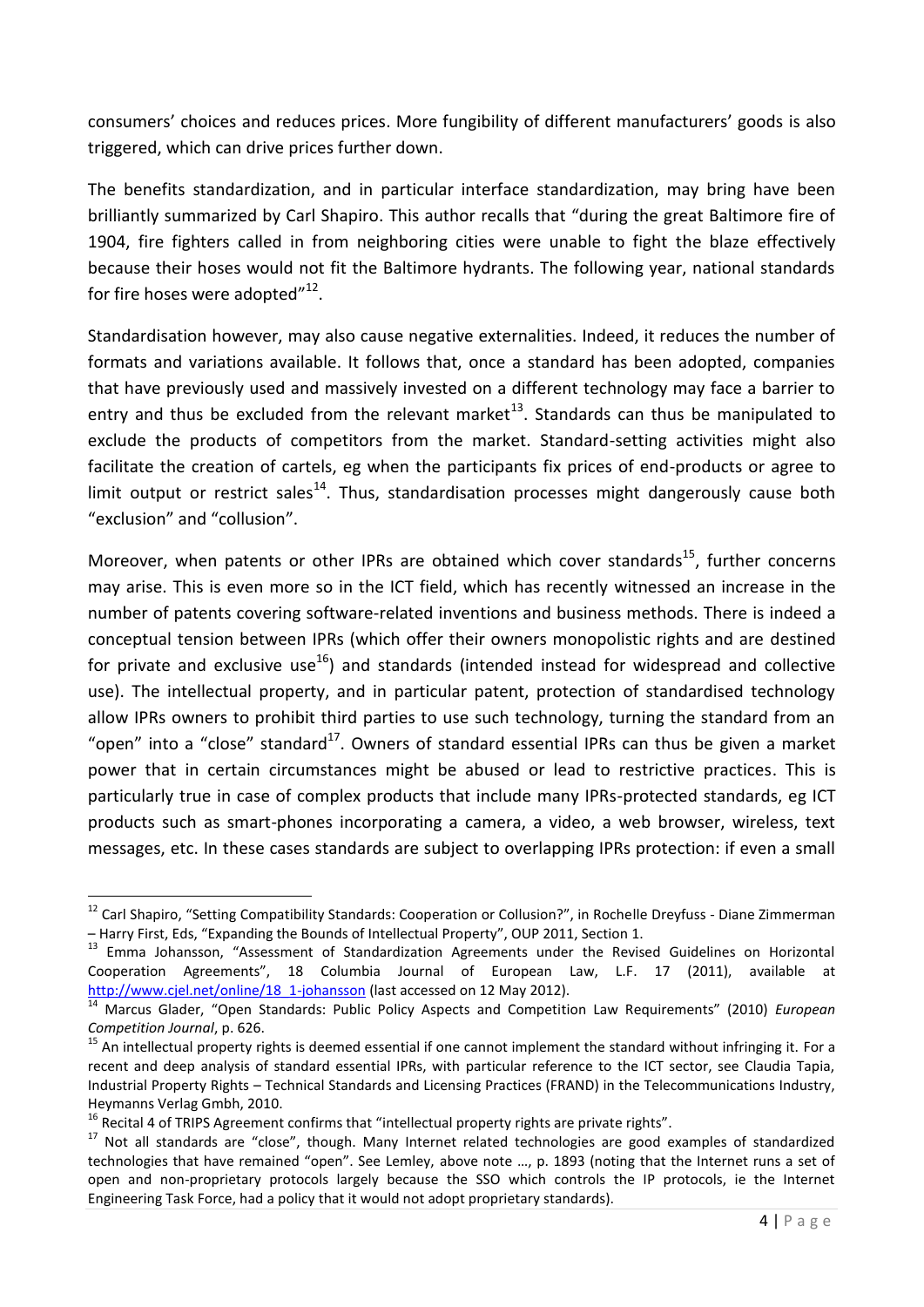number of right owners require standards implementers to pay royalties, such implementers, even the most efficient ones, may wish not to manufacture the products in question as it would be economically inconvenient<sup>18</sup>. As has been noted, in the ICT field "you regularly have to combine 50, 100, even 1,000, or … 10,000 different patent rights together into one product. You've got to clear all those rights ... in order to get your product to the market"<sup>19</sup>.

# 3. **The Commission's Guidelines on standardisation agreements**

As mentioned above, the Commission has recently dealt with standardisation agreements, ie those agreements adopted by SSOs with a view to choosing the most appropriate technologies as standards. Such choices are often the result of compromises between the developers and the implementers of the technologies in question.

In particular, on 14 December 2010 the Commission adopted the Guidelines on the applicability of Article 101 of the Treaty on the Functioning of the European Union to horizontal co-operation agreements<sup>20</sup>, which also include a section on standardisation agreements ("Guidelines")<sup>21</sup>.

<sup>1</sup>  $18$  In these cases, the aggregate royalty fees to be paid by the standard implementer can reach very large amounts, sometimes so large to render the production of the product incorporating the standards no longer economically convenient. This phenomenon is known as "royalty stacking". See also Andrew Updegrove, "The Essential Guide to Standards – Chapter 4: Intellectual Property Rights and Standard Setting" (2007), p. 1 (available at [http://www.consortiuminfo.org/essentialguide/intellectual.php,](http://www.consortiuminfo.org/essentialguide/intellectual.php) last accessed on 15 June 2012); Doug Lichtman, "Patent Holdouts in the Standard-Setting Process" (2006) *U Chicago Law and Economics*, Olin Working Paper No. 292, p. 1 (available at [http://papers.ssrn.com/sol3/papers.cfm?abstract\\_id=902646:](http://papers.ssrn.com/sol3/papers.cfm?abstract_id=902646) noting that the protocol that governs how information is stored on DVD-R media - a format for optical *disc* data storage that uses digital recording - is protected by 177 different patents and that the Radio-frequency identification (RFID) technology - ie a wireless noncontact system that uses radio-frequency electromagnetic fields to transfer data from a tag attached to an object, for the purposes of automatic identification and tracking - implicates more than 4,000 patents); Lemley, above note ..., pp. 1898 and 1933 (noting that it is more difficult to design around IPRs-protected compatibility standards than designing around other types of standards such as safety and quality standards. The author stresses that quality and safety standards are usually non-exclusive whereas the adoption of an interface standard is more likely to exclude other possible interface protocols).

<sup>19</sup> Mark A. Lemley, "Ten Things to Do About Patent Holdup of Standards (and One *Not* to)" (2007) Boston College Law, Vol. 48, p. 149, Stanford Public Law Working Paper No. 923470, p. 2 (available at [http://papers.ssrn.com/sol3/papers.cfm?abstract\\_id=923470,](http://papers.ssrn.com/sol3/papers.cfm?abstract_id=923470) last accessed on 15 June 2012).

 $20$  Article 101(1) TFEU provides that "The following shall be prohibited as incompatible with the internal market: all agreements between undertakings, decisions by associations of undertakings and concerted practices which may affect trade between Member States and which have as their object or effect the prevention, restriction or distortion of competition within the internal market, and in particular those which: (a) directly or indirectly fix purchase or selling prices or any other trading conditions; (b) limit or control production, markets, technical development, or investment; (c) share markets or sources of supply; (d) apply dissimilar conditions to equivalent transactions with other trading parties, thereby placing them at a competitive disadvantage; (e) make the conclusion of contracts subject to acceptance by the other parties of supplementary obligations which, by their nature or according to commercial usage, have no connection with the subject of such contracts".

 $21$  Although they are not binding, the Guidelines provide valuable clarifications about the applicability of EU competition rules to the agreements in question. See Mathew Heim, "Some Observations on the Treatment of Standardization Agreements in the EC Guidelines on Horizontal Agreements", *CPI Antitrust Chronicle*, February 2011, p. 5, available at [https://www.competitionpolicyinternational.com/some-observations-on-the-treatment-of](https://www.competitionpolicyinternational.com/some-observations-on-the-treatment-of-standardization-agreements-in-the-ec-guidelines-on-horizontal-cooperation-agreements)[standardization-agreements-in-the-ec-guidelines-on-horizontal-cooperation-agreements](https://www.competitionpolicyinternational.com/some-observations-on-the-treatment-of-standardization-agreements-in-the-ec-guidelines-on-horizontal-cooperation-agreements) (last accessed on 9 May 2012). The 2011 Guidelines repealed the guidelines adopted by the Commission in 2001, which were however less detailed. The Commission had referred to the principles contained in the 2001 Guidelines in a series of cases, including the *Qualcomm* (the proceedings were closed on 24 November 2009, MEMO/09/516 Brussels), *IPComm* (the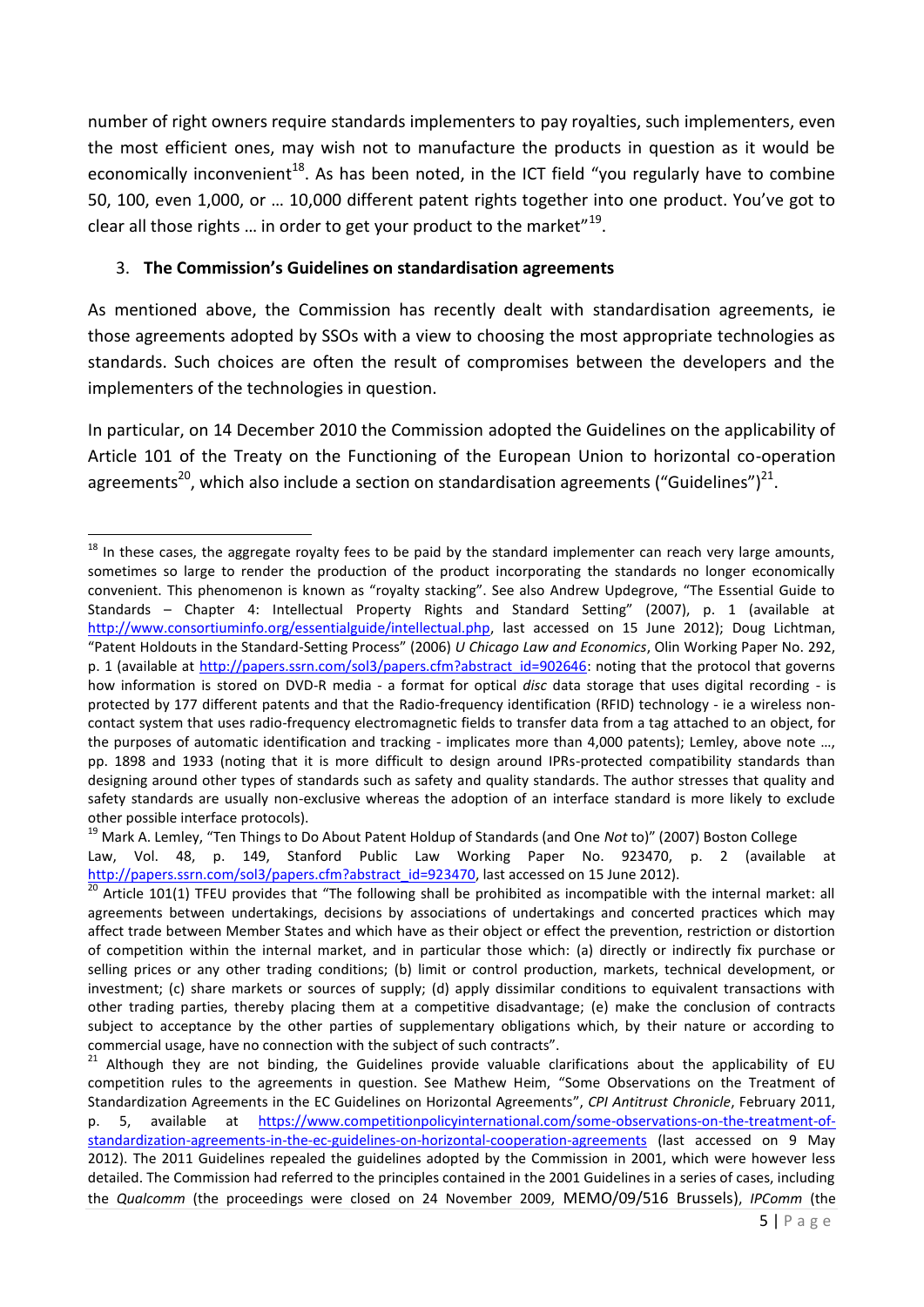The Guidelines first underline the generally pro-competitive nature of standardisation and of the use of IPRs in standards. Yet, they also express worries. A major concern is that the ownership and exercise of IPRs on standards could permit their owners to control the product or service market to which the standard relates and accordingly carry out activities capable of restricting trade and in particular creating barriers to the entry into the relevant market: eg IPRs holders could require extremely high and/or discriminatory royalties or refuse to license their essential rights, which in turn would restrict effective access to the standard<sup>22</sup>. Some of these behaviours can be caught, depending on the circumstances, by both Article 101 (on prohibition of restrictive agreements) and Article 102 (on prohibition of abuse of dominant position) of the Treaty on the Functioning of the European Union (TFEU)<sup>23</sup>. The Guidelines further note that the issue of market power can only be examined on a case-by-case basis, as there is no presumption that ownership of standard essential IPRs amounts *ipso facto* to market dominance<sup>24</sup>. This entails that in the absence of market power standardisation agreements are not capable of restricting competition<sup>25</sup>.

The Guidelines then provide a "safe harbour" exception. It means that certain standardisation agreements that are capable of creating market power do not infringe Article 101(1) TFEU if they satisfy certain requirements. First, the agreement in question should contain no obligation for its parties to comply with the standard<sup>26</sup>. Second, participation in standard-setting must be unrestricted: all competitors in the relevant market should therefore, be able to take part in the process leading to the choice of the standard $^{27}$ . Third, the procedure for the selection of standards

proceedings were closed on 10 December 2009, MEMO/09/549) and *Rambus* cases. In the latter case, in particular, the Commission's statement of objections of August 2007 feared that Rambus had abused its dominant position under (what is now) Article 102 TFEU by *inter alia* charging unreasonable fees for the exploitation of its patents covering a technology necessary to meet industry-wide standards set for dynamic random access memory chips (DRAMs). Rambus then offered commitments to limit its royalties and the Commission accepted these commitments in December 2009 (see Commission's press release at [http://europa.eu/rapid/pressReleasesAction.do?reference=IP/09/1897&format=HTML&aged=0&language=EN&guiLa](http://europa.eu/rapid/pressReleasesAction.do?reference=IP/09/1897&format=HTML&aged=0&language=EN&guiLanguage=en) [nguage=en,](http://europa.eu/rapid/pressReleasesAction.do?reference=IP/09/1897&format=HTML&aged=0&language=EN&guiLanguage=en) last accessed on 15 June 2012). <sup>22</sup> Para 269 Guidelines.

<sup>&</sup>lt;sup>23</sup> This confirms that some provisions of the Guidelines, despite their official name ("Guidelines on the Applicability of Article 101 of the Treaty on the Functioning of the European Union to Horizontal Co-operation Agreements") are also applicable to Article 102. See European Competition Law Forum (ECLF), "Comments on the Draft Guidelines on the applicability of Article 101 of the Treaty on the Functioning of the European Union to horizontal co-operation agreements" (2010) p. 16 (available at [http://ec.europa.eu/competition/consultations/2010\\_horizontals/eclf\\_en.pdf,](http://ec.europa.eu/competition/consultations/2010_horizontals/eclf_en.pdf) last accessed on 15 June 2012).. Article 102 TFEU provides that "Any abuse by one or more undertakings of a dominant position within the internal market or in a substantial part of it shall be prohibited as incompatible with the internal market in so far as it may affect trade between Member States. Such abuse may, in particular, consist in: (a) directly or indirectly imposing unfair purchase or selling prices or other unfair trading conditions; (b) limiting production, markets or technical development to the prejudice of consumers; (c) applying dissimilar conditions to equivalent transactions with other trading parties, thereby placing them at a competitive disadvantage; (d) making the conclusion of contracts subject to acceptance by the other parties of supplementary obligations which, by their nature or according to commercial usage, have no connection with the subject of such contracts".

<sup>&</sup>lt;sup>24</sup> Para 269 Guidelines.

<sup>&</sup>lt;sup>25</sup> Para 277 Guidelines.

<sup>&</sup>lt;sup>26</sup> Para 280 Guidelines.

<sup>&</sup>lt;sup>27</sup> Para 281 Gudelines.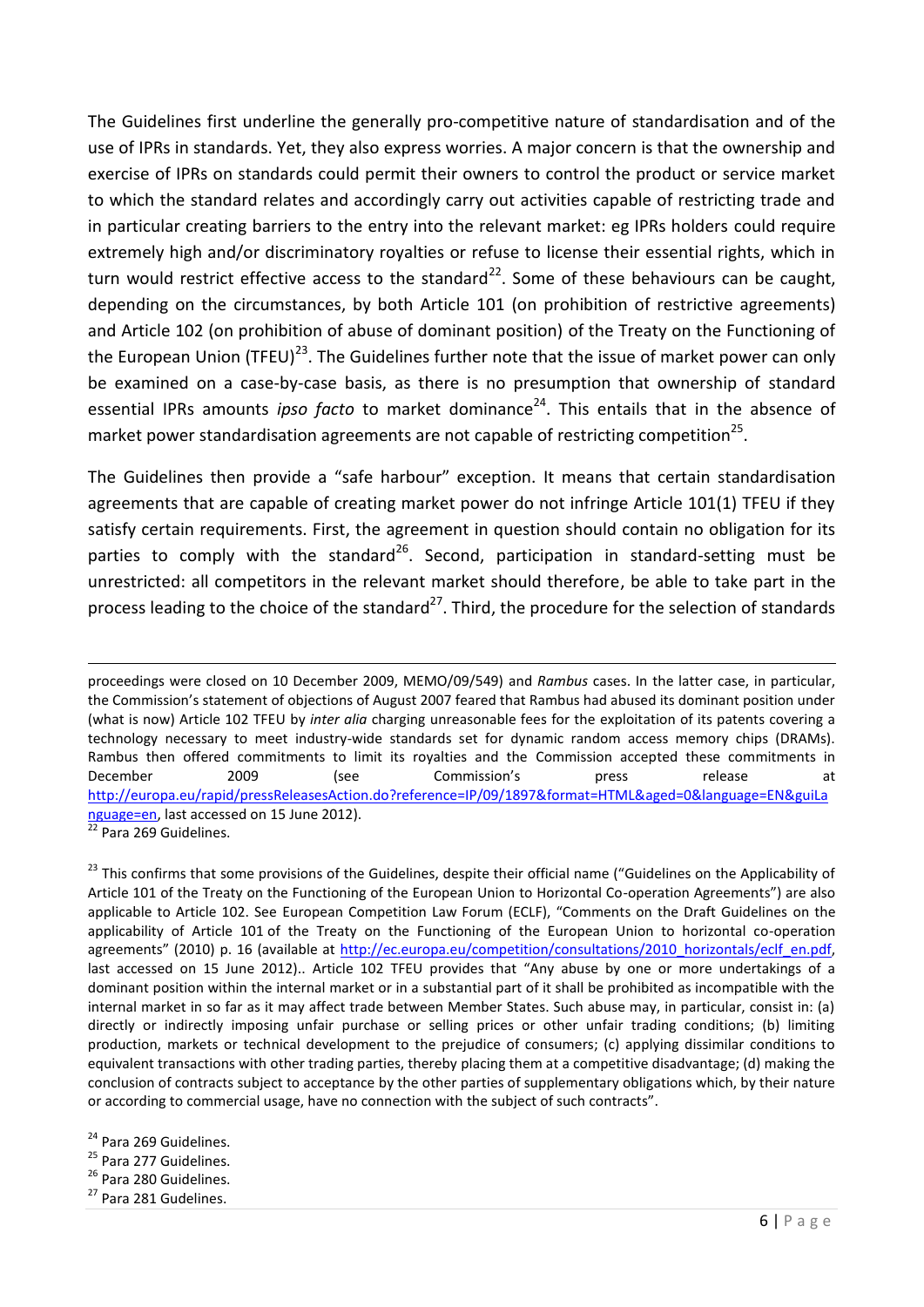should be transparent: it must permit all stakeholders to effectively be informed about all the pertinent work in good time and at each phase of the procedure<sup>28</sup>.

In case of standard involving IPRs, participants to the SSO who wish to have such rights included in the standard (and want to take advantage from the safe harbour exception) should also comply with two other requirements: (i) *ex ante* good faith disclosure of their IPR that might be essential for the implementation of the standard under development ("ex ante" meaning before the adoption of the standard) and (ii) irrevocable commitment to offer to license the IPR to all parties interested on a fair, reasonable and non-discriminatory terms (so-called FRAND commitment)<sup>29</sup>.

By imposing the first requirement, the Guidelines aim at encouraging disclosure of all relevant IPRs before the standard is eventually adopted<sup>30</sup>. The imposition of this requirement is useful for other SSO participants that can thus preliminarily verify which technologies, amongst the ones taken into account by the organization, are covered by IPRs and the relevant owners<sup>31</sup>: eg participants may wish to adopt a technology protected by as few IPRs as possible<sup>32</sup>. SSOs could thus choose a standard that is not locked in any IPR so as to guarantee more competition<sup>33</sup>.

With the second requirement the Guidelines want to guarantee that all interested third parties, in particular IPRs holders' competitors that must implement the standardised technology covered by

**<sup>.</sup>** <sup>28</sup> Para 282 Gudelines.

<sup>&</sup>lt;sup>29</sup> Paras 284-291 Guidelines. FRAND commitments are also referred to in the Proposal for a Regulation of the European Parliament and of the Council on European Standardisation and amending Council Directives 89/686/EEC and 93/15/EEC and Directives 94/9/EC, 94/25/EC, 95/16/EC, 97/23/EC, 98/34/EC, 2004/22/EC, 2007/23/EC, 2009/105/EC and 2009/23/EC of the European Parliament and of the Council (Annex II para 2).

 $30$  For a description of IP disclosure processes and an overview of disclosure related data, see Bekkers – Catalini – Martinelli – Simcoe, above note 10. It has also been argued that a belated disclosure, ie after the standard has been adopted, could also be accepted provided that it is made in good faith: see European Competition Law Forum (ECLF), above note 23, p. 10.

 $31$  It would indeed be prohibitively expensive for such companies to carry out patent searches on national and international registries in order to find out whether the standards in question are covered by patents.

<sup>&</sup>lt;sup>32</sup> Johansson, above note 13. See also Deborah Platt Majoras, "Recognizing the Pro-Competitive Potential of Royalty Discussions in Standard Setting", Remarks before the Stanford University Conference on Standardization and the Law: Developing the Golden Mean for Global Trade (2005) (available on the Internet at [http://www.ftc.gov/speeches/majoras/050923stanford.pdf,](http://www.ftc.gov/speeches/majoras/050923stanford.pdf) last accessed on 8 August 2012).

<sup>&</sup>lt;sup>33</sup> Failure to disclose standard essential IPRs may therefore have a negative effect on competition. It is interesting to mention the US cases (i) *In re* Rambus, Inc., No 9302, Opinion of the Commission (F.T.C. Aug. 2, 2006, holding Rambus liable for monopolization for hiding the existence of patents in order to influence the adoption of a certain standard. Yet, this decision has been reversed in the appeal proceedings); (ii) *In re* Dell Computer Corp., 121 F.T.C. 616 (May 20, 1996, holding that Dell had failed to disclose that it owned a patent that it thought would be violated by any implementation of the standard in question; such conduct was held as a violation of antitrust laws). On the Rambus case see Herbert Hovenkamp, "Patent Deception in Standard Setting: the Case for Antitrust Policy" (2010) *U Iowa Legal Studies Research Paper*, pp. 5-20 (available at [http://papers.ssrn.com/sol3/papers.cfm?abstract\\_id=1138002,](http://papers.ssrn.com/sol3/papers.cfm?abstract_id=1138002) last accessed 15 June 2015). In general, on the position taken by the US F.T.C and the Department of Justice on the antitrust issues that may stem from collaborative standard setting when standards incorporate IPR-protected technologies, see their joint publication Antitrust Enforcement and Intellectual Property Rights: Promoting Innovation and Competition, April 2007 (available online at [http://www.ftc.gov/reports/innovation/P040101PromotingInnovationandCompetitionrpt0704.pdf,](http://www.ftc.gov/reports/innovation/P040101PromotingInnovationandCompetitionrpt0704.pdf) last accessed on 7 August 2012).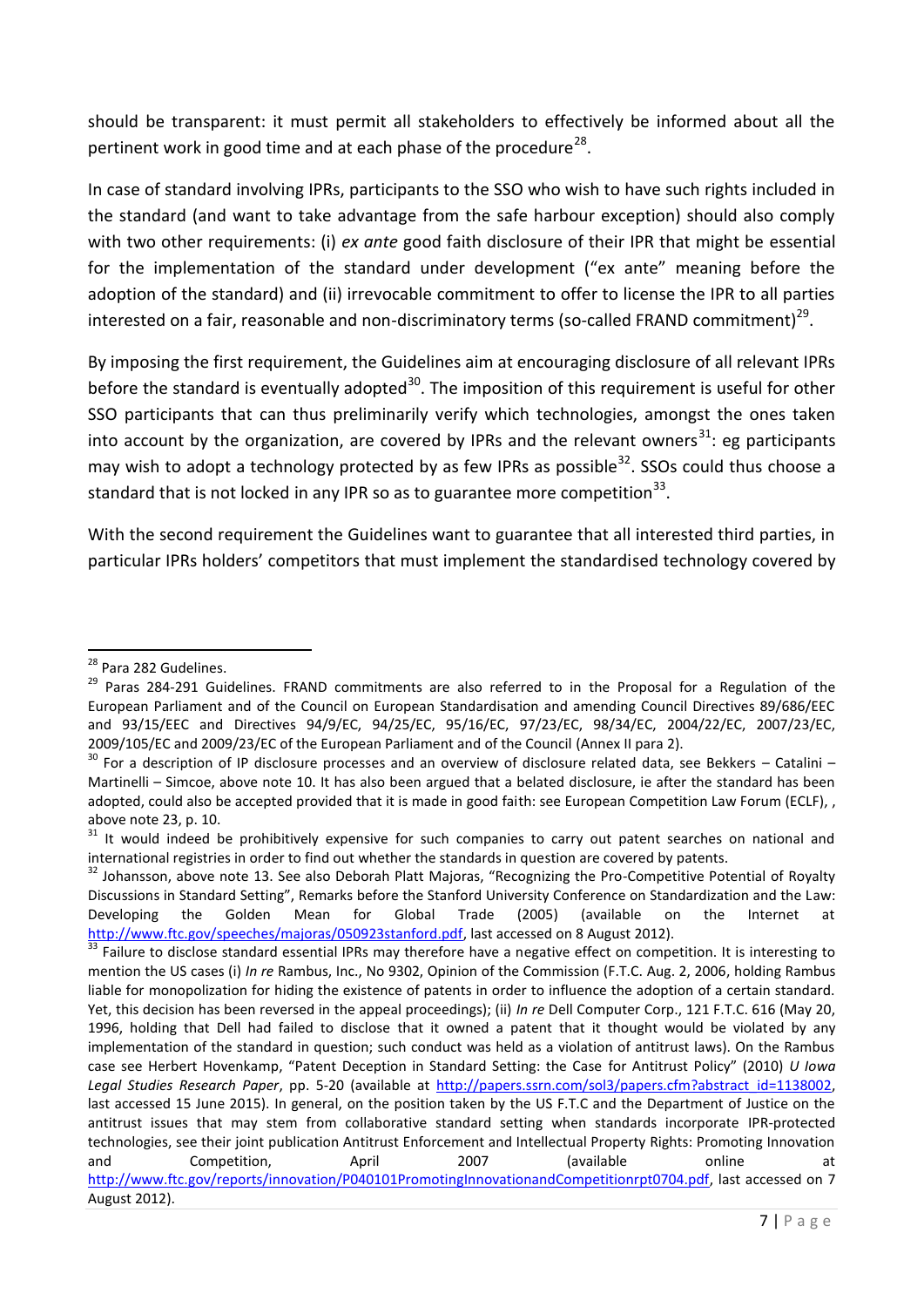the IPR, have effective access to it<sup>34</sup>: which in turn can stimulate competition through innovation, quality and price<sup>35</sup>. This is particularly important when the standard has been incorporated into a legislative instrument, such as an EU act. As we have seen, in this case that standard would become a legal standard, and access to it would be the only lawful means for having access to the market. FRAND commitments need to be given by IPRs owners before the adoption of the standard. In such a way IPR holders would not be in a position (or would be less inclined, for fear of litigation) to request unreasonable and unfair royalties by leveraging the fact that the technology in question has been adopted as a standard<sup>36</sup>.

What happens if a standardization agreement does not satisfy the above requirements? Can it still be accepted under EU competition law and in particular Article 101 TFEU? It can be accepted if it complies with paragraph 1 of this article as a consequence of an effects based assessment: for example, if the standardisation agreement binds the member to only manufacture the goods in compliance with the standard, the risk of restricting competition is great. On the contrary, standards that cover just minor aspects or parts of the end-product are less likely to restrict competition<sup>37</sup>. The effects based assessment can be carried out taking into consideration the following factors (*inter alia*): the accessibility of the standards, whether the procedure for choosing the standard is open to all the players of the market, the market shares of the relevant goods or services and the possibility for participants to adopt alternative standards<sup>38</sup>.

If the agreement does not pass the effects based test, it could still be accepted under Paragraph 3 of Article 101 TFEU<sup>39</sup>. As is known, this provision provides an exemption for (otherwise unlawful) practices that contribute to improving the production or distribution of goods, or to promoting

<sup>37</sup> See para 293 Guidelines.

**<sup>.</sup>** <sup>34</sup> Implementers of standards are obviously interested in minimizing the level of royalties to be paid to IPRs owners and accordingly they are strong supporters of FRAND, whereas IPRs holders tend whenever possible to water down FRAND obligations related to royalty rates (however, the latter position is difficult to support as during the negotiation process implementers may threaten to challenge the validity and/or essentiality of the patent). There are also companies that are both IPRs owners and implementers: in such cases they try to strike a balance between these two positions. See Gordon Christian – Simon Holmes, "Standard Setting – The European Commission's new approach" (January 2011) *Competition Law Insight*, p. 11.

Glader, above note 14, p. 620.

<sup>&</sup>lt;sup>36</sup> Para 287 Guidelines. FRAND commitments can be assessed according to different criteria. For example, in case of dispute the assessment of whether fees charged for access to IPR are unfair or unreasonable should be based on whether the fees bear a reasonable relationship to the economic value of the IPR (para 289 Guidelines). The following comments could also be drawn: (i) the terms "fair" may suggest a principle of equitable treatment of each licensee in light of the circumstances of implementation; (ii) licence fees which do not allow the licensee to market the final product at an appropriate price might be considered unreasonable (it could also be said that a fee can be considered reasonable if it is balanced and not excessive in terms of the connection to the benefits brought by the relevant technology); (iii) if different terms and conditions are offered by the patentee based on the fact that the licensee is a direct or a more distant and less dangerous competitor, said licensing policy could be considered discriminatory.

<sup>&</sup>lt;sup>38</sup> See paras 292-307 Guidelines. It should however be noted that the possibility to switch to alternative technologies after a standard is adopted remains a theoretical option in light of the reasons referred to in the next paragraph.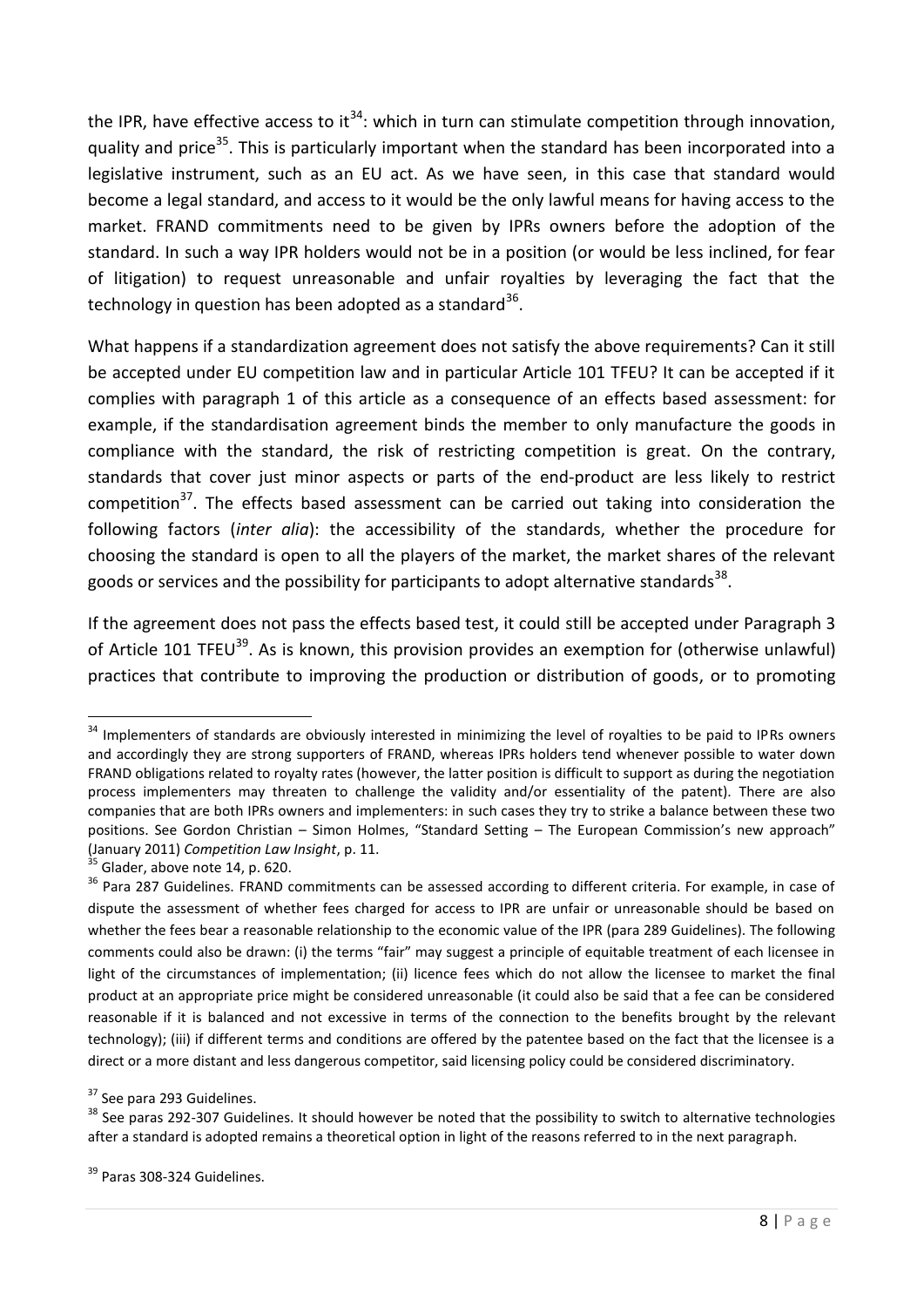technical or economic progress, while allowing consumers a fair share of the resulting benefit. For example, in order to avoid disputes related to FRAND commitments, the Guidelines encourage *ex ante* disclosures of most restrictive licensing terms, such as the maximum royalty rate. Far from being an unlawful price restriction<sup>40</sup>, said disclosures aim at fully informing SSO participants about the likely cost of any IPR related to the standard<sup>41</sup>. A standardisation agreement that envisages such disclosure would thus be exempted under Article 101(3) TFEU as it guarantees a transparent procedure and would even enhance competition between technologies by permitting the price to be auctioned down before adopting the standard (on the contrary, failure to disclose restrictive licensing terms would have negative effects on competition)<sup>42</sup>. In other words, as has been noted, keeping in the dark implementers of standardised technology (from the outset of the standardisation process) about the terms on which the latter will be available is capable of subverting the competitive process $43$ .

# *Frand commitments in case of transfer of standard essential IPRs*

The assignment of standard essential IPRs after the adoption of the standard may also raise a delicate issue.

Indeed, if the assignee of an essential standard IPR does not undertake to offer the licence on to same FRAND terms as those given by the assignor, a risk would arise that the assignee itself remains free to carry out anti-competitive activities such as requesting excessive or discriminatory royalties. In other words, an IPR owner could offer FRAND commitments and assign the relevant IPR to another company that then claims not to be bound by those commitments. That is why the Guidelines stress that SSOs policies should require that IPRs owners which have participated in the standard-setting activity and have given a FRAND commitment, make sure that all assignees of said IPRs accept to be bound by the same commitments: eg a clause referring to FRAND should be enclosed into the contract between assignor and assignee<sup>44</sup>. Similar commitments have been made by Google in February 2012 (after acquiring Motorola) in a letter addressed to the European Telecommunication Standards Institute (ETSI). In particular, Google represented that it would be irrevocably bound by the FRAND commitments given by Motorola, the previous owner of the

<sup>40</sup> Updegrove, above note 18, para 6.1 (noting that *ex ante* disclosure can be considered favorably by regulators and has precompetitive, rather than anticompetitive, effects).

 $41$  Para 299 Gudelines. On the effects of ex ante disclosure of licensing terms on the development of standards see Jorge L. Contreras, "An Empirical Study of the Effects of Ex-Ante Licensing Disclosure Policies on the Development of Voluntary Technical Standards", American University, Washington College of Law, Washington DC, June 2011 (available on the Internet at [http://www.ftc.gov/opp/workshops/standards/exantereport.pdf,](http://www.ftc.gov/opp/workshops/standards/exantereport.pdf) last accessed on 8 August 2012).

<sup>&</sup>lt;sup>42</sup> Joahnsson, above note 13.

<sup>&</sup>lt;sup>43</sup> Joseph Farrell - John Hayes - Carl Shapiro - Theresa Sullivan, "Standard Setting, Patents, and Hold-Up" (2007) 74 Antitrust Law Journal No. 3, p. 609.

<sup>&</sup>lt;sup>44</sup> Para 285 Guidelines.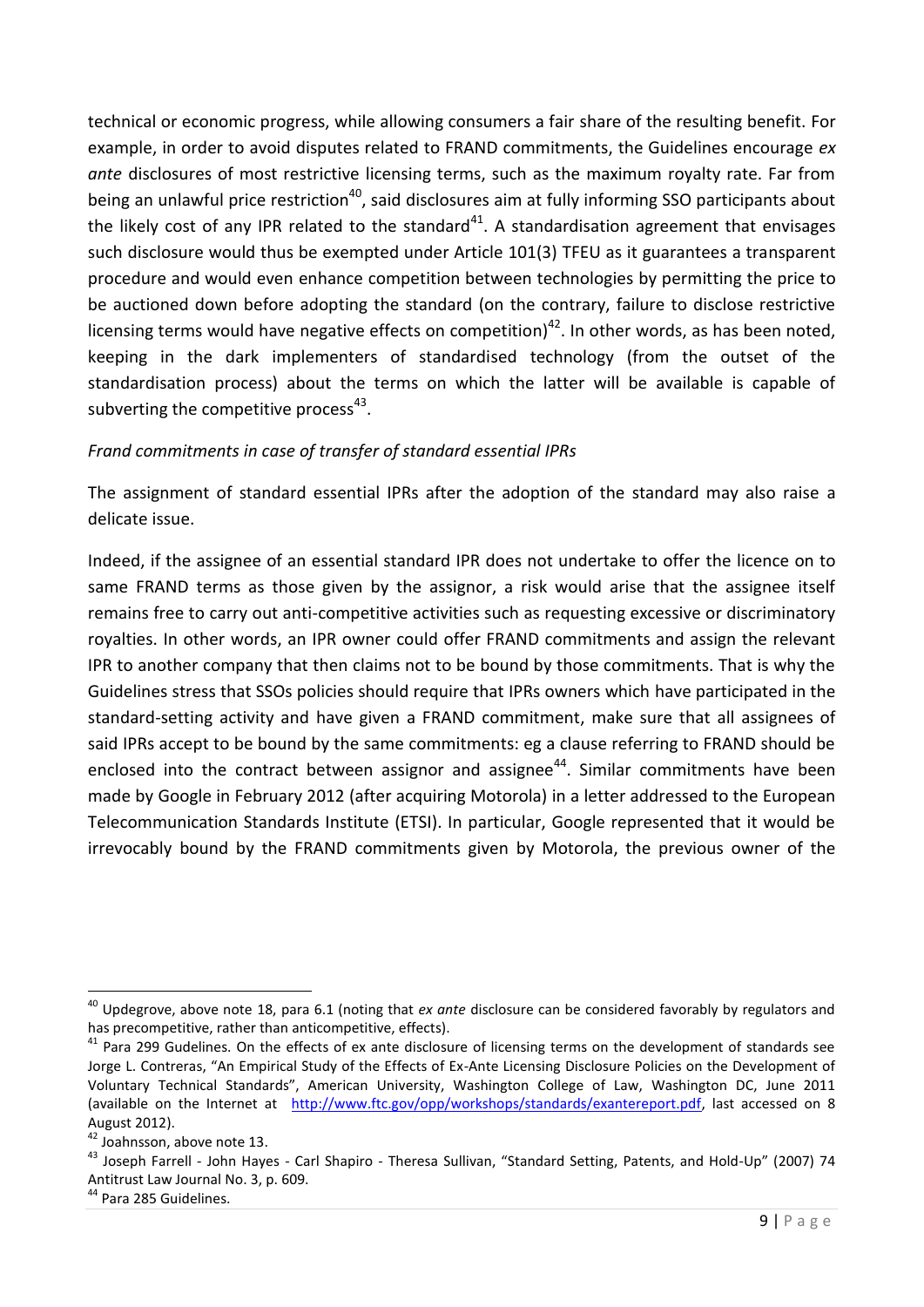essential patents; and that it would be bound by the maximum royalty rate of 2.25% of the net selling price of the relevant end product (previously agreed upon by Motorola)<sup>45</sup>.

# **4. Does the ownership of standard essential IPRs really create market dominance capable of triggering anticompetitive behaviors?**

We have seen that the Guidelines express concerns about the fact that the ownership and exercise of IPRs in standards might turn out to infringe competition rules. There is much debate on whether the ownership of standard essential IPRs *per se,* really creates market dominance and whether such power can be used by IPRs holders to engage in anti-competitive conducts.

# *The Commission's stance in the Google Motorola decision*

It is preliminarily interesting to comment on two Commission's observations in the *Google Motorola* proceedings. These observations are particularly noteworthy as the Commission, in clarifying the issue of market dominance stemming from ownership of SEPs, went beyond the Guidelines.

First, the Commission held that a SEP must be deemed as a separate market in itself, as patentee's competitors have no alternative for complying with the standard but to work the SEP covered invention. The SEP cannot therefore, be designed around<sup>46</sup>. It seems that the Commission pushed the argument that each SEP owner *ipso facto* (ie for the mere fact of owning a SEP) enjoys market power in the relevant market. This finding seems to go beyond the Guidelines' provisions, which instead stress that the issue of market power can only be examined on a case-by-case basis, as there is no presumption that ownership of essential IPRs *per se* amounts to market power<sup>47</sup>.

The Commission also noted that a SEP owner could threaten to ask for injunctions against competitors at any time (injunctions are widely sought by patentees in the ICT sector). In particular, it fears that national courts grant injunctions without a careful assessment of whether

**<sup>.</sup>** <sup>45</sup> See Para 121 Google Motorola decision. For cases in which purchasers of patents claimed not to be bound by a prior FRAND see Roger G. Brooks – Damien Geradin, "Interpreting and Enforcing the Voluntary FRAND Commitment" (2011) *International Journal of IT Standards and Standardization Research*, 9(1), p. 29.

<sup>&</sup>lt;sup>46</sup> Para 61 Google Motorola decision.

<sup>&</sup>lt;sup>47</sup> Para 269 Guidelines. The Commission's finding echoes the statements made by the Competition Commissioner, Joaquin Almunia, on various occasions. On 10 February 2012 he noted that "Owners of such standard essential patents are conferred a power on the market that they cannot be allowed to misuse" (press release available at [http://europa.eu/rapid/pressReleasesAction.do?reference=SPEECH/12/83&format=HTML&aged=0&language=EN&gui](http://europa.eu/rapid/pressReleasesAction.do?reference=SPEECH/12/83&format=HTML&aged=0&language=EN&guiLanguage=en) [Language=en](http://europa.eu/rapid/pressReleasesAction.do?reference=SPEECH/12/83&format=HTML&aged=0&language=EN&guiLanguage=en), last accessed on 15 June 2012). On 28 February he stressed that "Standards are essential in this industry, because different devices can work with each other only thanks to commonly agreed technologies. And because to build a modern smart phone one needs thousands of standard-essential patents, their holders often have considerable market power. Any company that holds these patents can effectively hold up the entire industry with the threat of banning the products of competitors from the market. This sort of hold-up is not acceptable" (press release available at [http://europa.eu/rapid/pressReleasesAction.do?reference=SPEECH/12/131,](http://europa.eu/rapid/pressReleasesAction.do?reference=SPEECH/12/131) last accessed on 15 June 2012). On 8 June 2012 he noted again that "The companies that hold standard-essential patents have a large market power, which they can use to threaten to ban the products of competitors from the market. In the worst-case scenario, these legal battles can effectively hold up the entire industry to the detriment of users. This is unacceptable and I am determined to prevent such hold-ups" (press release available at [http://europa.eu/rapid/pressReleasesAction.do?reference=SPEECH/12/428,](http://europa.eu/rapid/pressReleasesAction.do?reference=SPEECH/12/428) last accessed on 18 June 2012).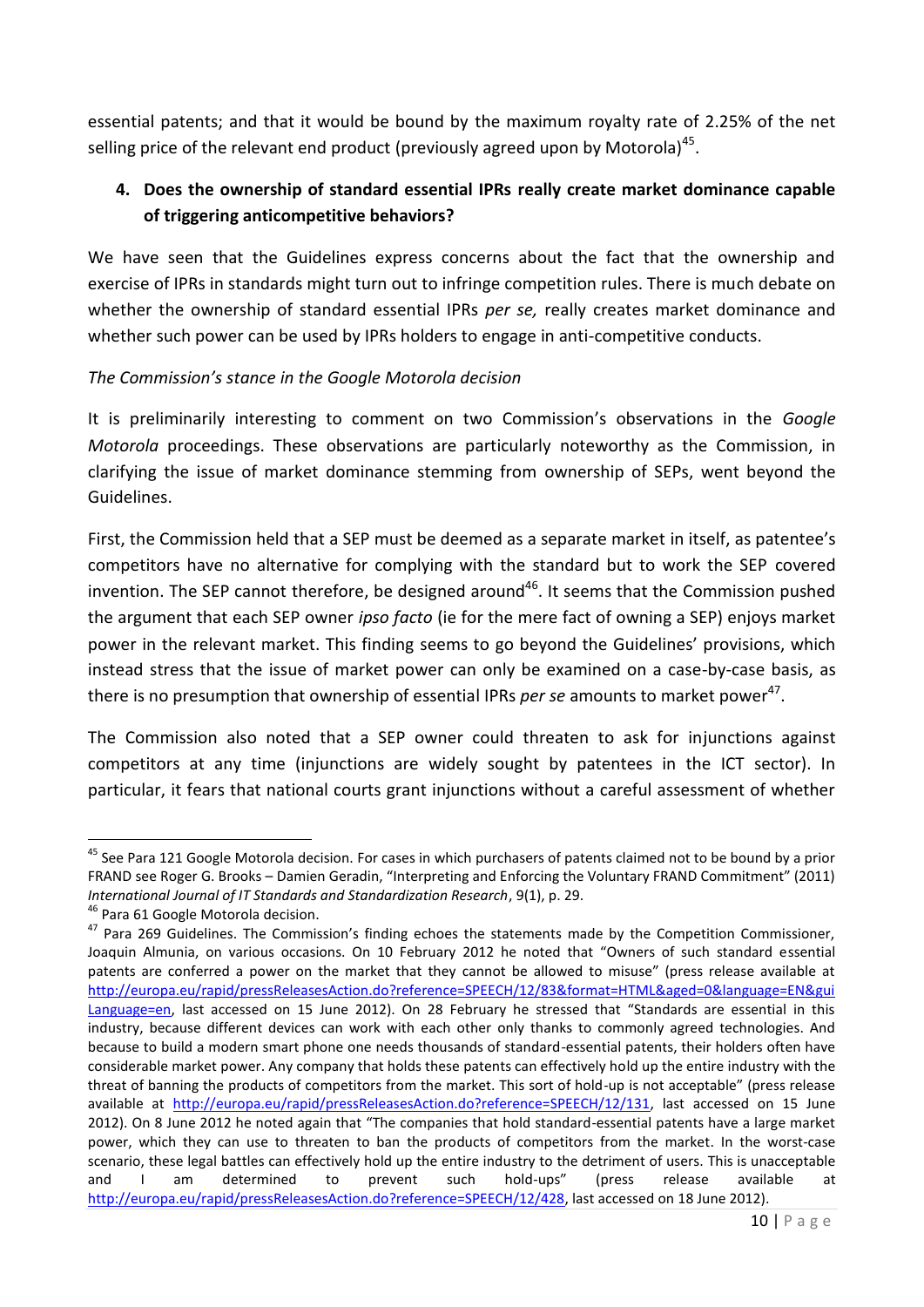FRAND commitments and Article 102 TFEU have been complied with, and that said injunctions are then enforced by patentees<sup>48</sup>. The threat of injunctions, the seeking of injunctions and the actual enforcement of injunctions against a potential licensee in good faith, stressed the Commission, may affect competition and in particular persuade the defendant to accommodate patentee's wishes: eg, the threat of an injunction may convince patentee's competitors to enter into a licence agreement and accept (i) contractual conditions that in normal circumstances they would never have accepted, such as an excessive royalty rate or (ii) an obligation on the licensee which is holder of non-SEPs to cross-license those non-SEPs to the patentee in exchange for a licence of the SEPs<sup>49</sup>. Then, in case injunctions are actually enforced, consumers would also be negatively affected as in the market there would be absence of competing products. This holds true even when injunctions are granted on a temporary basis. Indeed, as the Commission noted, the ICT market is a fast moving market so that even temporary absence of competing products could be detrimental to consumers<sup>50</sup>.

The Commission's belief that these activities might turn out to be anti-competitive is reinforced by the recent investigation against Honeywell, Samsung and Motorola. For instance, Samsung and Motorola had recently asked for and enforced injunctions against competitors in several countries, including some EU Member States, claiming infringements of their SEPs. In particular, in the proceedings against Samsung the Commission investigates whether in doing so the former has failed to satisfy its commitments given in 1998 (when the 3G standards were adopted in Europe) to the European Telecommunication Standards Institute (ETSI) to license essential patents related to European mobile telephony standards on FRAND terms. This behavior, hinted the Commission, might constitute abuse of dominant position under Article 102 TFEU.

# *"Patent hold-up" and "inverse patent hold-up"*

Some scholars do not agree with the above arguments. Damien Geradin, for example, notes that in certain markets different competing standards might be available and accordingly the adoption of a standard by a SSO would not affect competition<sup>51</sup>. If implementers of the standardized technology are therefore free to switch to alternative technologies, whether protected by IPRs or not, the IPR holder would not have any incentive to carry out anti-competitive activities (eg increasing price) since by doing so it would lose sales $^{52}$ .

<sup>&</sup>lt;sup>48</sup> Para 113 Google Motorola decision.

<sup>&</sup>lt;sup>49</sup> Para 107 Google Motorola decision.

<sup>&</sup>lt;sup>50</sup> Para 107 Google Motorola decision.

<sup>&</sup>lt;sup>51</sup> Damien Geradin, "Pricing Abuses by Essential Patent Holders in a Standard-Setting Context: a View from Europe -Paper prepared for the 'Remedies for Dominant Firm Misconduct' Conference June 4-5 2008 – University of Virginia" (2008), p. 7 (available at http://papers.ssrn.com/sol3/papers.cfm?abstract id=1174922, last accessed on 15 June 2012). It has also been noted that there is a number of standard-setting organizations that compete with each other: see European Competition Law Forum (ECLF), above note 23, p. 1.

 $52$  Geradin, above note 51, p. 12 (noting that horizontal and institutional constraints would constitute further obstacles to the creation of market power. In particular, he argues that in case of complementary essential IPRs, the IPR holders will necessarily take into account the prices and royalties chosen by the owner of such complementary rights. Holders of IPRs essential to a standard would therefore be horizontally price-constrained. Said IPR owners would be further constrained by the dynamic and evolving feature of standard-setting, especially in the ICT industry, both before and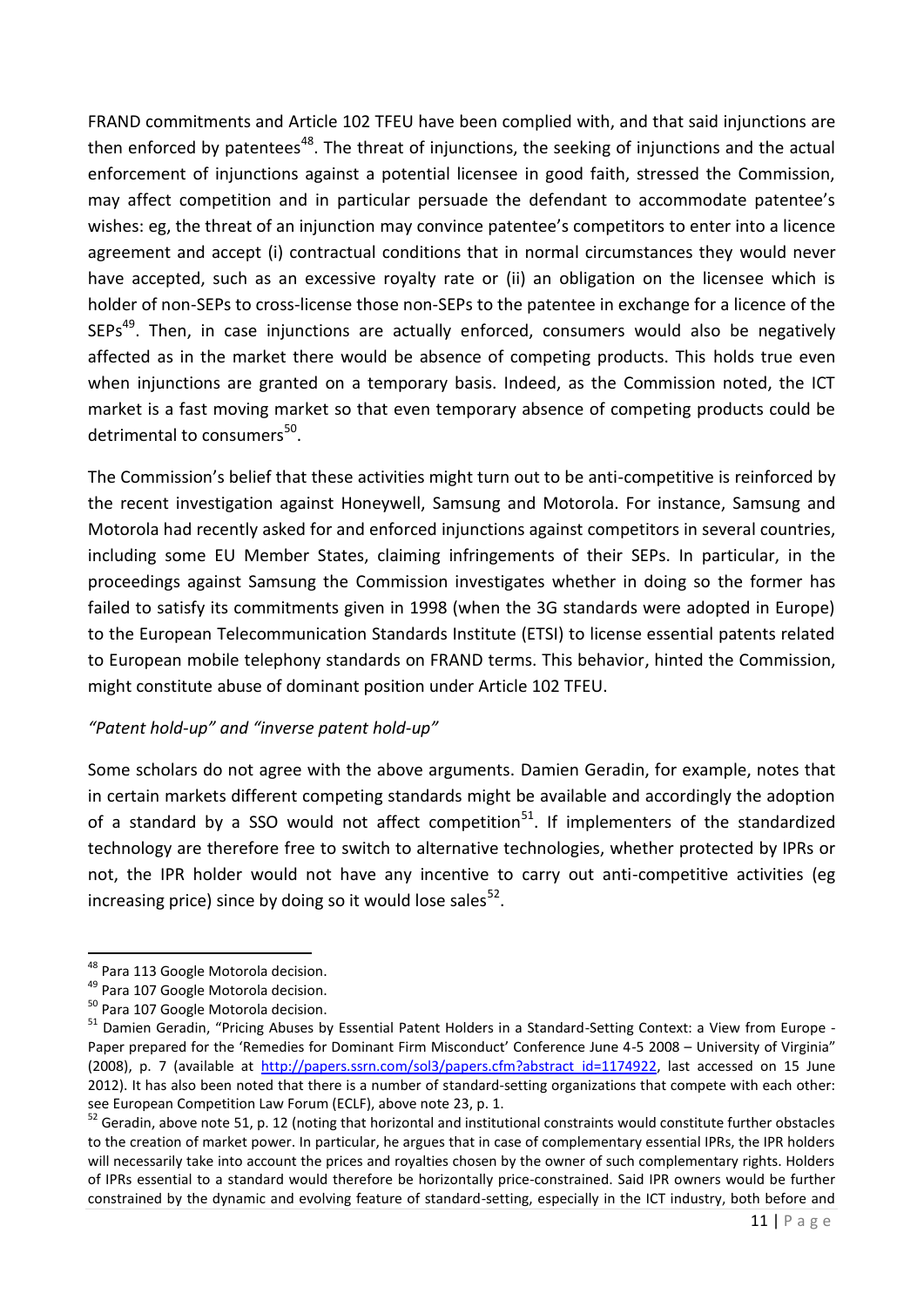This opinion is based on the assumption that alternative technologies do exist, which however, should not be taken for granted. Indeed, in some technological fields it seems that there are no technologies that can be considered alternative to the adopted standard. The fact that in a certain market there are no alternative standards available, coupled with the fact the technology in question is protected by a monopolistic right, may call, in certain circumstances, for the application of competition rules. Yet, in this regard it has been counter-argued that in the absence of suitable alternative technologies, standard-setting processes cannot confer IPR holders greater power than the latter actually has and therefore cannot be considered responsible for the acquisition of market power. Such power would thus pre-exist before the adoption of the standard and be exclusively due to the rarity of the technology at hand $^{53}$ .

But even in case technologies alternative to the IPR-protected standard do exist, the reality is that once a standard is adopted it is practically difficult and economically inconvenient for IPRs owners' competitors to switch to them. Indeed, after industry participants choose a standard and make substantial investments in order to implement it, alternative technologies become less attractive<sup>54</sup>. Implementers are thus soon locked-in to the adopted format and it becomes commercially necessary to comply with the standard<sup>55</sup>.

In other words, even in case alternative technologies do exist, once the standard is adopted, an IPR protecting a standard may give its owner market dominance *ex post* that was much weaker *ex ante* and will allow its owners to extract higher supracompetitive royalties than the ones it would have obtained if its technology had not been selected as a standard. This behavior has been labelled with various names, such as "*ex post* opportunism"<sup>56</sup>, "patent ambush" or "hold-up"<sup>57</sup>. It can also be detrimental to consumers of products which incorporate the standardised technology (downstream consumers), as high royalties are usually passed on them $^{58}$ .

The above holds true, in particular, in case of complex products. If multiple manufacturers have started commercialising goods that comply with the initial standard, possibly including various complementary products associated with said standard, switching to a non-infringing technology can be very expensive. Indeed, in complementary products' markets companies often wish that

after the adoption of a standard. In particular, the dynamic and evolving nature of standard-setting would give participants to SSOs the possibility to penalize in the future companies which have set very high royalties, eg by preventing them from contributing in future evolutions of the standard. Such "institutional" constrains would persuade IPRs holders not to carry out anticompetitive activities and in particular set excessive royalties). See also European Competition Law Forum (ECLF), p. 12; Davis J. Teece – Edward F. Sherry, "Standard Setting and Antitrust" (2003) 87 *Minnesota Law Review*, p. 1913.

Geradin, above note 51, p. 12.

<sup>54</sup> Farrell - Hayes - Shapiro – Sullivan, above note 42, p. 607. In the US case *Broadcom Corp v Qualcomm Inc.* it was held that a standard by definition eliminates alternative technologies and can render certain technologies much more valuable than alternative ones that are not adopted as standard (*Broadcom Corp v Qualcomm Inc.*, 501 F3.d 297 (3d Cir. 2007).

 $55$  Glader, above note 14, p. 614 (footnote 12).

 $56$  Geradin, above note 51, pp. 11-12.

 $57$  See also Farrell - Hayes - Shapiro – Sullivan, above note 43, p. 624 (noting that "patent hold-up often arises when participants learn too late about patents essential to the standard").

 $58$  Farrell - Hayes - Shapiro – Sullivan, above note 43, p. 608.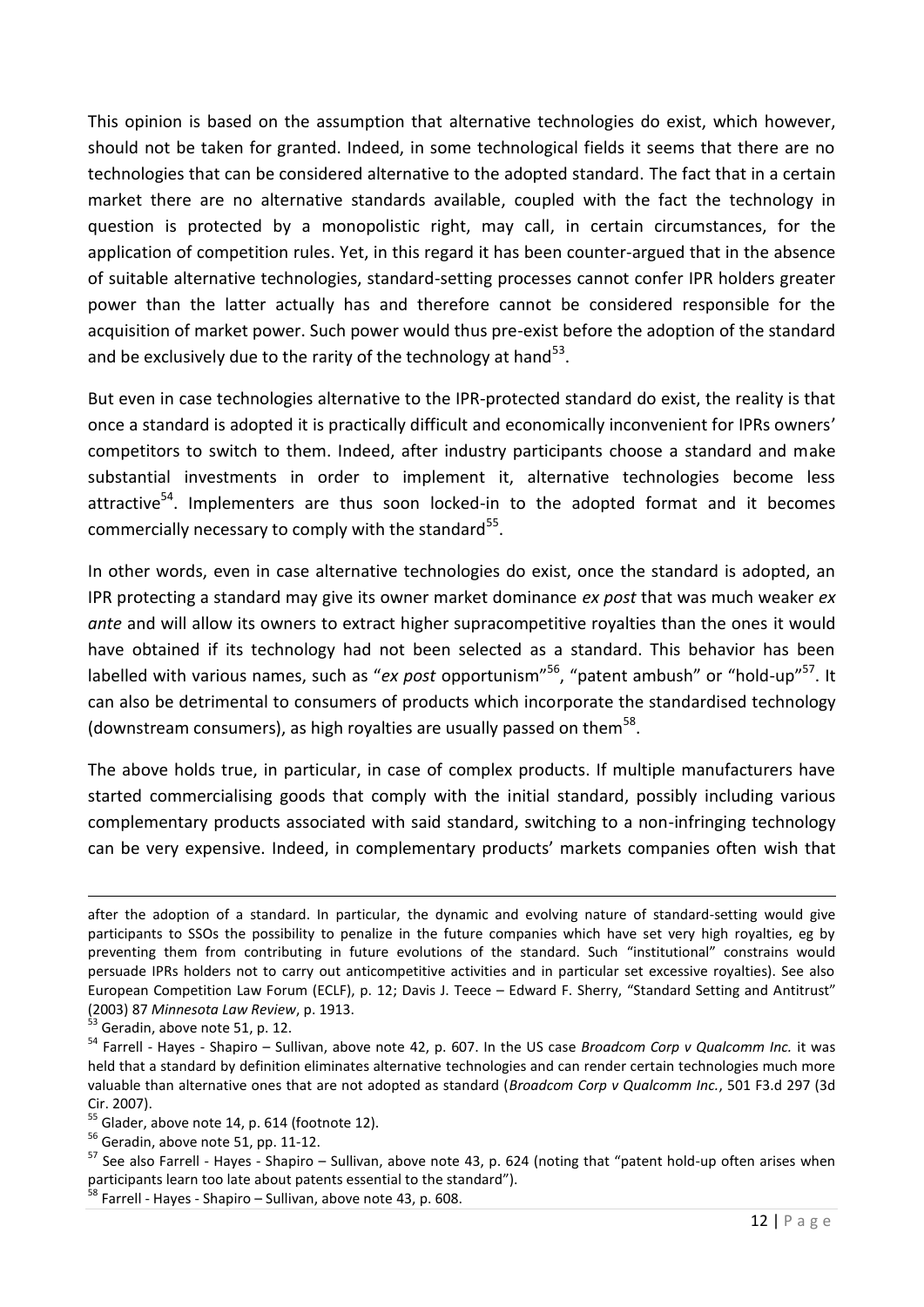their goods remain inter-operable with the initial standard (especially if the standard is a successful one), rather than with other technologies which have a smaller market share. For example, software houses are more likely to maintain applications programs that are interoperable with Microsoft's operating system rather than switching to other systems as there are far more consumers for this product<sup>59</sup>. In these circumstances, the IPRs owner leverage in licensing comes from the inability of the alleged infringer to separate the infringing component from the non-infringing ones<sup>60</sup>. And with high switching-costs, the threat of an injunction can allow IPR holders to ask and obtain excessive royalties<sup>61</sup>. The potential for an injunction may therefore allow IPR owners to negotiate a settlement for an amount of money bigger than the amount they could realistically expect to obtain in damages based on reasonable royalties (alleged infringers are thus prompted to pay to avoid not the threat that they will have to design around the invention, but the threat that the exploitation of integrated goods – including the unprotected components, on which irreversible investments have been made - will be prohibited<sup>62</sup>). In such a case, it would not be the value of the IPR protected technology, but the cost incurred by the defendant in switching to another technology, that drives the royalty up<sup>63</sup>. In other terms, IPRs holders would appropriate more value than they actually create and would be able to hold hostage the implementer's standard-related investments<sup>64</sup>.

It is also for the above reasons that certain authors have pushed the so-called "waiver" proposal. That means that the owner of a standard essential IPR that makes a FRAND commitment keeps its right to ask damages in case of infringement but impliedly waives its right to ask for an injunction<sup>65</sup>: in other words, according to this proposal, the standard essential IPR would be no more a proprietary right – it would become a mere compensatory right. It should however be noted that the seeking and enforcement of injunctions when FRANDS commitment have been given by the IPR holder cannot be always considered anti-competitive. They are not anticompetitive, for example, when the prospective licensee refuses to negotiate the licence on FRAND terms: this was also affirmed by the Commission in *Google Motorola*<sup>66</sup>. As has been said, in these circumstances an "inverse patent hold-up" would take place, "this time committed by the

<sup>1</sup> <sup>59</sup> An analogous example has been given by Lemley, above note 6, pp. 1896-1899 (also noting that the willingness of implementers to create products compatible with another product that is an industry standard strengthens consumers' desire to purchase the product everyone else buys, a phenomenon known as "tipping").

<sup>60</sup> Mark Lemley – Carl Shapiro, "Patent Holdup and Roylaty Stacking" (2008) *Texas Law Review*, Vol. 85, pp. 2008-2010.

 $^{60}$  Lemley - Shapiro, above note 60, pp. 2008-2010.

 $61$  Lemley - Shapiro, above note 60, p. 2008.

 $62$  Lemley, above note 19, p. 3.

 $\frac{1}{63}$  Lemley – Shapiro, above note 60, pp. 2008-2010 (noting that in the US it is common for defendants to settle litigations for more money than the patentee could have won in damages, merely to avoid the threat of an injunction. The author further gives the example of a patentee charging a 0.75% royalty for patents that do not cover industry standards and 3.50% for patents that do cover industry standards).

<sup>&</sup>lt;sup>64</sup> Lichtman, above note 18, p. 2.

 $65$  This proposal was mentioned by Geradin – Rato, above note 8, pp. 14-15 (these authors however reject such proposal). See also Joseph Miller, "Standard Setting, Patents, and Access Lock-in: RAND Licensing and the Theory of the Firm" (2006) 40 *Indiana Law Review*.

<sup>&</sup>lt;sup>66</sup> Para 16 decision.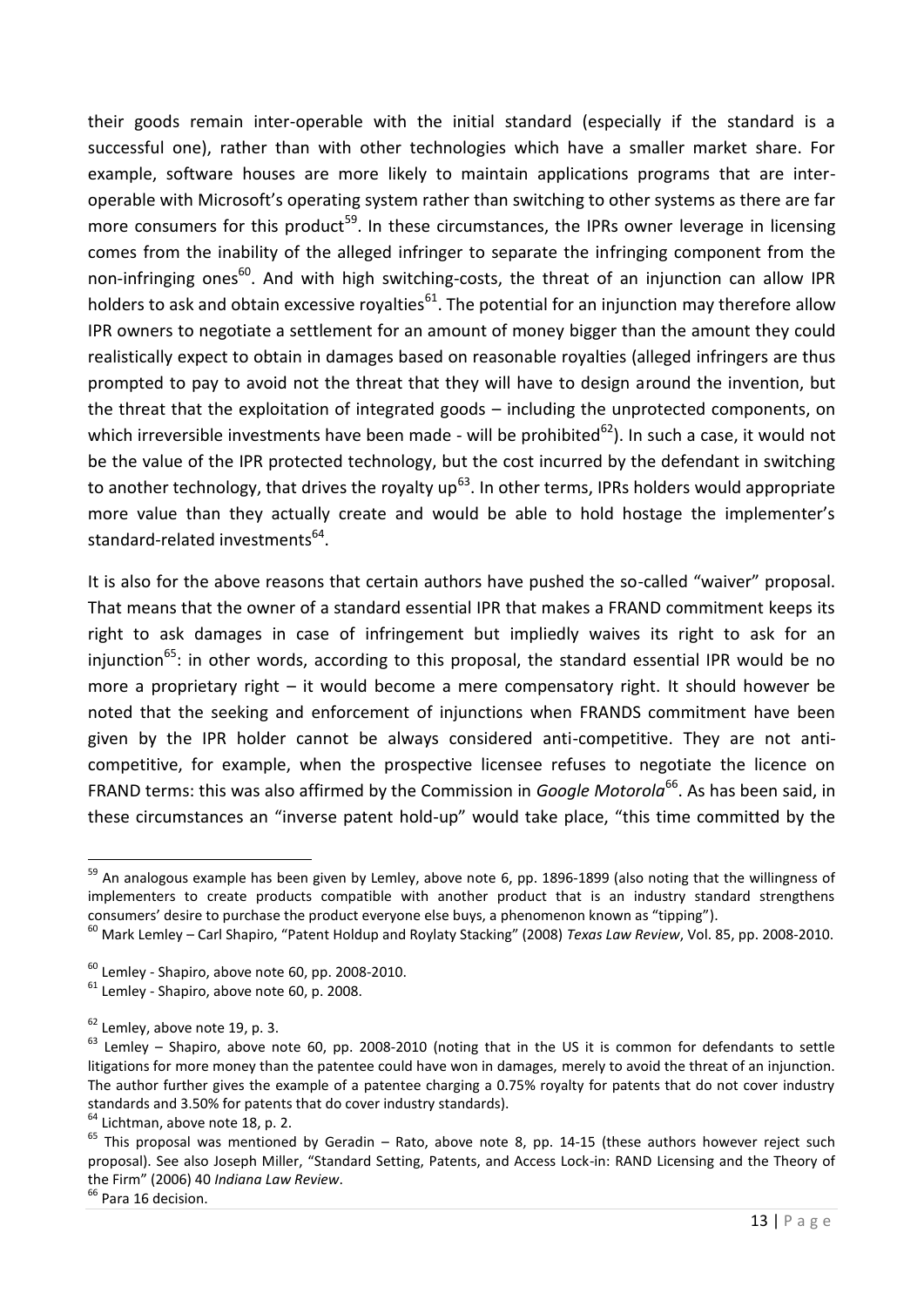standard adopter, who would be in a position to refuse the FRAND licence terms proposed by the patentee but still remain immune from injunctions from infringement"<sup>67</sup>.

### *Ex ante competition as a benchmark?*

We have seen that the Guidelines, in order to avoid disputes related to FRAND commitments, encourage IPRs holders to disclose before the adoption of the standard the most restrictive licensing terms, such as the maximum royalty rate.

Such disclosure seems to be more appropriate than merely requiring the IPR holder to undertake to license on FRAND terms<sup>68</sup>, also in light of the fact that there is no clear definition and understanding of terms such as "fair" and "reasonable" and accordingly subsequent FRANDrelated litigation in court cannot be ruled out. It would thus be preferable for the parties to negotiate the terms and conditions of a licence before the standard is adopted (which is facilitated by the above disclosure) rather than running the risk to subsequently renegotiate them in the context of a judicial proceeding, after the standard is chosen.

A similar solution is also recommended by the Guidelines on the Application of Article 81 of the EC Treaty to Technology Transfer Agreements (adopted in 2004), which provide that "in certain circumstances it may be more efficient if the royalties are agreed before the standard is chosen and not after the standard is decided upon, to avoid that the choice of the standard confers a significant degree of market power on one or more essential technologies"<sup>69</sup>.

The above argument is mainly based on the assumption that a reasonable royalty is the royalty that the IPR owner can obtain before the adoption of the standard, when the owner faces competition, and not after the relevant choice is made, ie when there is a monopoly which allows the extraction of high royalties<sup>70</sup>. As has been noted, "the specificity and transparency of price information ex ante is pro-competitive. It allows the potential licensees in the SSO to understand the price they would pay for incorporating the technology into the standard and so allows competition on price as well as on technical merit in the standard setting deliberations. Moreover,

 $67$  Geradin – Rato, above note 8, p. 17.

<sup>&</sup>lt;sup>68</sup> A solution based on FRAND licensing may not always constitute the right approach, especially if we take into account its cumulative impact. It has been noted that, in case many patents cover the same standardized technology, each patentee might agree to FRAND licensing, but the overall total result would be very expensive to licensees, with the consequence that the total royalty claim could discourage the implementation of the standard: see Carl Shapiro, "Navigating the Patent Ticket: Cross Licences, Patent Pools and Standard Setting" (2001) in *Innovation, Policy and Economy* 1, ed. Adam Jaffe - Josh Lerner - Scott Stern, National Bureau of Economic Research, MIT Press.  $69$  Para 225.

<sup>70</sup> Carl Shapiro – Hal Varian, *Information Rules: A Strategic Guide to the Network Economy*, Harvard Business School Press, 1999, p. 241. See also Gil Ohana – Mark Hansen – Omar Shah, "Disclosure and Negotiation of Licensing Terms prior to Adoption of Industry Standards: Preventing Another Patent Ambush?" (2003), *European Competition Law Review*, pp. 644-656. For an economic analysis of the negotiation process before the adoption of the standard see Anne Layne-Farrar – Gerard Llobet – Jorge Padilla, "Preventing Patent Hold Up: An Economic Assessment of Ex Ante Licensing Negotiations in Standard Setting" (2008) (available at [http://papers.ssrn.com/sol3/papers.cfm?abstract\\_id=1129551,](http://papers.ssrn.com/sol3/papers.cfm?abstract_id=1129551) last accessed on 8 August 2012).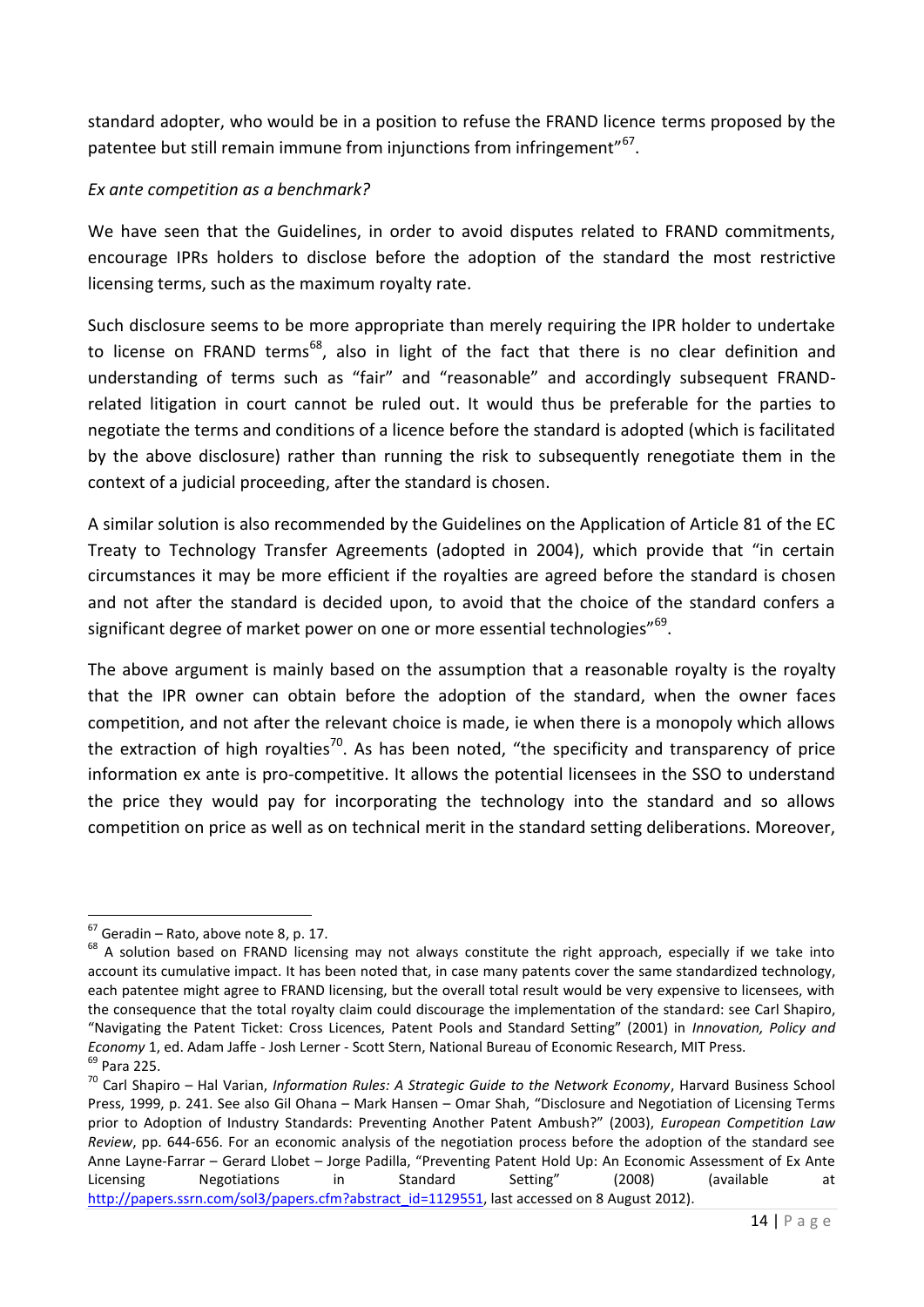it assures that the price is competitive as opposed to the supracompetitive price that potential licensees might face in the absence of clear price information ex ante" $^{71}$ .

The level of royalty should therefore be "crystallized" *ex ante* and no increase could be made after a standard has been chosen. This is also in line with the already mentioned Paragraph 289 of the Guidelines which provides criteria for determining whether a fee charged for access to IPR is unfair or unreasonable: in that paragraph the Guidelines recommend *inter alia* to compare the licensing fees charged by the company at issue for the relevant IPR in a competitive scenario before the industry has been locked into the standard (*ex ante*) with those charged after the adoption of the standard (*ex post*).

These arguments are disputed by some commentators. For example, Damien Geradin believes that there is no reason to prevent IPRs holders from charging higher rates *ex post* than *ex ante<sup>72</sup>* . The parties to the licence agreement (the IPR owner and the implementer of the standard) should therefore be free to re-negotiate the terms of the contract including the level of royalty after the adoption of the standard. This is due to the fact that before the implementation of the standard the parties may not have a complete understanding of the commercial exploitation of the technology in question and of the value of the patent, which may only be realised in a subsequent moment<sup>73</sup>.

In general, according to this school of thought, defining the level of royalties in conformity with an imposed and premature pricing structure would harshly limit the ability of IPR owners and implementers to negotiate bilateral commercial terms that reflect their respective interests: what is fair and reasonable should instead be decided by the parties on a case-by-case basis without any interference from  $SSOs^{74}$ . Such interference, it is argued, should be avoided as it could keep innovators away from SSOs works<sup>75</sup> and severely harm their ability to fund the research and development activities, which in turn would be detrimental to consumers and the competitive processes in general<sup>76</sup>.

# **5. Some proposals**

<sup>1</sup>  $71$  MacCarthy, above note 5, p. 11.

 $\frac{1}{2}$  Geradin, above note 51, pp. 17-18.

 $^{73}$  Geradin, above note 51, pp. 17-18.

 $74$  Brooks – Geradin, above note 45, p. 14; European Competition Law Forum (ECLF), above note 23, p. 11. See also Richard S. Taffet, "Ex Ante Licensing in Standards Development: Myths and Reality", paper presented to AIPLA Spring Meeting, Chicago, Illinois, 4 May 2006 (available on the Internet at [http://www.bingham.com/Publications/Files/2006/05/Ex-Ante-Licensing-in-Standards-Development-Myths-and-](http://www.bingham.com/Publications/Files/2006/05/Ex-Ante-Licensing-in-Standards-Development-Myths-and-Reality)[Reality,](http://www.bingham.com/Publications/Files/2006/05/Ex-Ante-Licensing-in-Standards-Development-Myths-and-Reality) last accessed on 8 August 2012).

 $\frac{75}{75}$  Geradin – Rato, above note 8, p. 10, footnote 33 (noting that "it is likely that if companies perceive that participation in the standard-setting process threatens patent portfolios, there will be a significant reluctance to participate in the process").

<sup>&</sup>lt;sup>76</sup> Geradin, above note 51, p. 19. See also James C. DeVellis, "Patenting Industry Standards: Balancing the Rights of Patent Holders with the Need for Industry-Wide Standards" (2003) 31 *AIPLA Q.J.* 301, p. 343 (stressing that "if a standard organization adopts an infeior standard because someone owns a patent on a superior technology and refuses to make it available on RF [royalty-free] terms, the standard-setting organization runs a real risk that the chosen standard will not be widely adopted).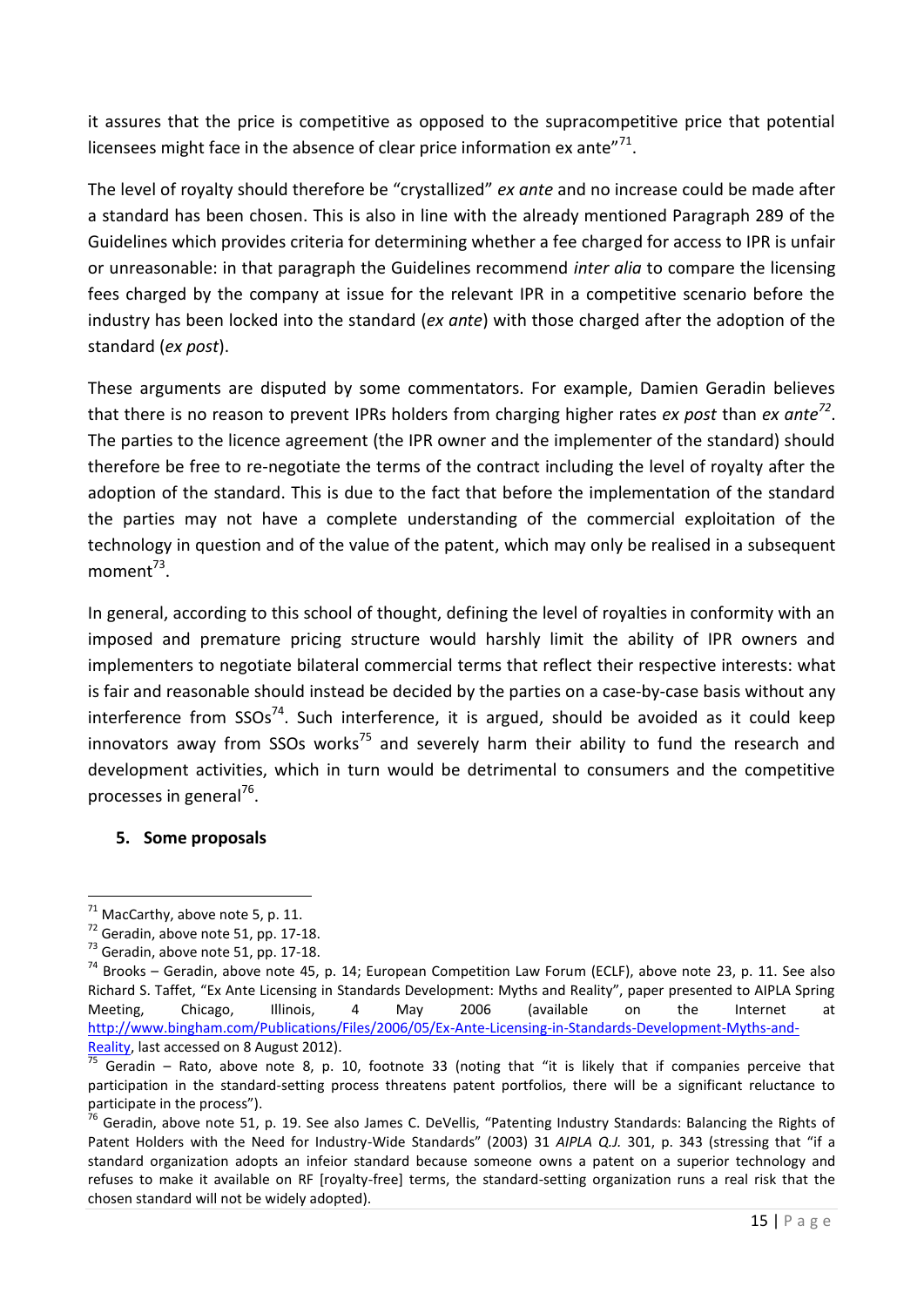A number of additional proposals have been made that address *inter alia* the competition-related concerns stemming from standard essential IPRs. It is of interest to briefly analyse them. All these proposals share a common feature, ie they aim at neutralising, punishing or discouraging anticompetitive, or anyhow unlawful, behaviours of the owners of standard essential IPRs. Most of these proposals have been made with reference to the US scenario, but the author believes they could validly work in the European legal landscape too.

(i) With particular reference to the non-discrimination principle, it has been proposed to intensify the use of most-favoured licensee clauses. This clause – which is already quite common in the field in question - requires the owner of the standard essential IPR to promptly notify a licensee of any licence granted by him to a third party for the same IPR under analogous circumstances which give rise to terms and conditions that are clearly more favourable than those granted to that licensee. This allows the latter to require the IPR holder the replacement of the terms and conditions of its licence with those of the other third party<sup>77</sup>. (This clause calls to mind the "most-favoured nation" (MFN) clause inserted in many international trade agreements, according to which a country that has been accorded MFN status cannot be treated less advantageously than any other country with which the promising country has entered into a similar agreement). To put it bluntly, such a clause aims at promising that no other licensee will obtain better terms and conditions<sup>78</sup>. This proposal would complement the Guidelines, which do not give clear clarifications and determination criteria as to the "ND" component of FRAND, ie they do not make clear what "non discriminatory" really means.

(ii) Proposals have also been made which give IPRs holders incentives to disclose their IPRs before a decision to standardise a particular technology has been made<sup>79</sup>. For example, SSOs which

 $77$  Brook – Geradin, above note 45, p. 32. Yet it has also been stressed that most-favoured licensee clauses might raise competition concerns in their turn (indeed, the aim of these clauses is to put the most-favoured licensee in a position of competitive equality by avoiding competitive disadvantage): in particular, the risk is that in highly concentrated markets such clauses may facilitate collusion: see Van Bael & Bells, Competition Law of the European Community, Kluwer Law International, The Hague, 2005, p. 561.

 $78$  For an example of MFN clause see the DVD Patent Licence Agreement, which provides that "in the event that Licensor grants a DVD patent licence to another party with royalty rates more favorable" than those contained in the agreement, "Licensor shall send written notice to Licensee" and "Licensee" shall be entitled to an amendment to this Agreement to the extent of providing for royalty rates as favorable as those available to such other party" (see Lichtman, above note 18, p. 11, footnote 46).

<sup>&</sup>lt;sup>79</sup> We have seen above that disclosure of standard essential IPRs is useful to both implementers and SSOs. Yet the relevance of disclosure could be watered down in certain circumstances. See Farrell - Hayes - Shapiro – Sullivan, above note 43, p. 629 (noting that disclosure even of a granted patent, let alone of an application, "does not clearly reveal what will eventually be held to be covered by a valid patent. This patent fog stems from various aspects of patent policy, including: the secrecy of patent applications; … the difficulty of patent claims interpretation; patent applicants' ability to amend their claims (apparently even to cover a competitor's product that previously was not plainly covered); and the fact that many patents are invalid, but their invalidity may emerge only after prolonged and costly litigation that users may have little individual incentive to pursue"). Therefore, disclosure of standard essential IPRs may not be of help in all circumstances, eg it does not reveal whether the patent in question are valid or even cover the standard: see *Nokia Corp v Interdigital Technology Corp, Court of Appeal - Patents Court,* December 21, 2007, [2007] EWHC 3077 (Pat), a case concerning 29 patents claimed by the defendant to be essential to the 3G standard (the court held that of the four patents it had to take into account just one should be deemed as essential). On this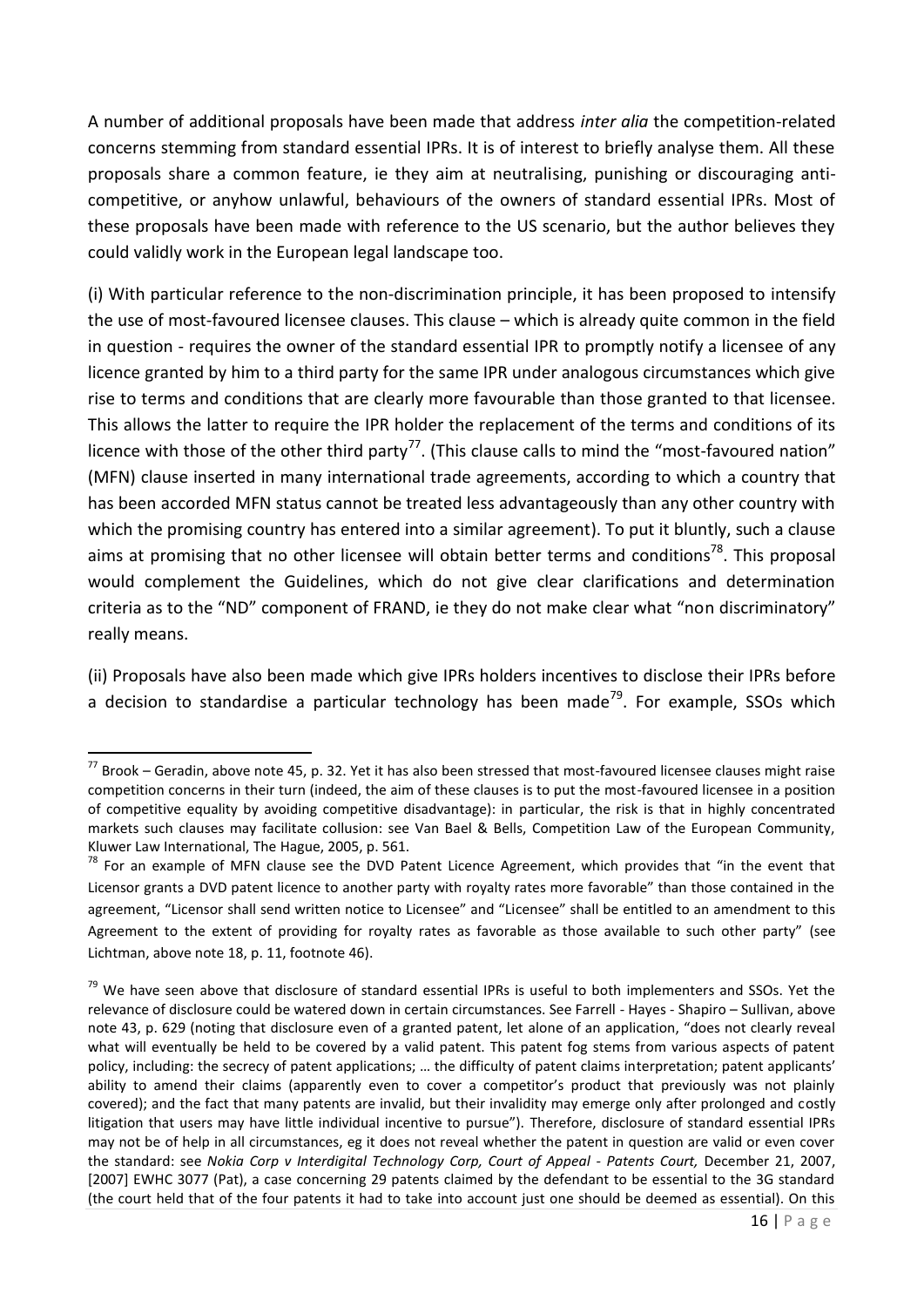impose on holders of standard essential IPRs a duty of disclosure could adopt a rule that either requires undisclosed rights to be licensed on a royalty-free basis $^{80}$  or at least limits the royalties that can be charged on undisclosed IPRs (so-called "royalty-capping" approach), with no power of the right owners to seek injunctions<sup>81</sup>: this would *de facto* amounts to a penalty or even to a compulsory licence against the IPR owner that has not complied with his duty of disclosure<sup>82</sup>. A similar rule could also be proposed where IPRs owners do not wish to grant voluntary licences on non-discriminatory terms. If adopted, these proposals would witness a transformation of standard essential IPRs from proprietary to compensatory rights.

Compulsory licensing style approaches have been criticized. First, the opponents of such proposals note that the case law, especially from the Court of Justice of the European Union (CJEU), admits compulsory licences only in limited and exceptional circumstances<sup>83</sup>. Second, a compulsory licensing system would facilitate what has been called "forking", ie the fragmentation of the standard amongst different systems. Indeed, if no company is in a position of exercising exclusive rights on a given standard, a risk exists that SSO participants depart from the standard itself and adopt incompatible technologies, with the very purpose of standardisation being severely jeopardised. This is precisely what standardisation processes should aim to avoid, as standards, in particular interoperability standards, increase confidence that there will be many users and that the industry will not fragment among different variants of the original standard<sup>84</sup>. Fragmentation would not occur if the IPR holder instead reserves his exclusive rights to prohibit any commercial activity related to the standard including its modification<sup>85</sup>. This argument is a valuable one and could be relied on to oppose compulsory licensing approaches. Yet it may be counter-argued that SSO participants could be only granted compulsory rights (either at zero or capped royalties) provided that licensees formally undertake not to depart from the standard; and that should licensees fail to comply with this undertaking they would lose their licence. In such a manner the IPR holder would remain in a position to exercise their exclusive rights (and indirectly making

1

84 MacCarthy, above note 5, p. 6.

case see also Pierre-Andre Dubois, "Standardization, FRAND Terms and Patent Misuse" (2007) *The European Antitrust Review*, pp. 68-70.

<sup>&</sup>lt;sup>80</sup> See for example Section 10.4 of the patent policy adopted by the VITA Standards Organization, which provides that if participants do not adequately and timely disclose essential patents, then such patents must be licensed royaltyfree.

<sup>&</sup>lt;sup>81</sup> See Lemley, above note 6, p. 1962; Jorge L Contreras, 'Rethinking RAND: SDO-Based Approaches to Patent Licensing Commitments' (2012) ITU Patent Roundtable, Geneva, 10 October 2012 (available at SSRN: <http://ssrn.com/abstract=2159749>). With particular reference to injunctions, it has been proposed that patentees should not be able to obtain injunctions against the implementer of a standard, provided that the latter is creditworthy and accept to get a licence on FRAND conditions: see European Competition Law Forum (ECLF), above note 23, p. 16.

 $82$  Lemley, above note 6, p. 1962.

<sup>83</sup> Geradin – Rato, above note 8, p. 47 (noting that the CJEU's decision in the *IMS* case confirmed that the refusal to license by an IPR holder cannot amount *per se* to an abuse of dominant position, while the exercise of the exclusive rights offered to the owner by an IPR may in exceptional circumstances lead to an abusive conduct). See C-418-01, *IMS v NDC* [2004] ECR I-5039. See also C-242/91 P, *Magill* [1995] ECR 1-743; C-238/87 *Volvo v Veng* [1988] ECR 6211.

 $85$  Lemley, above note 6, p. 1963.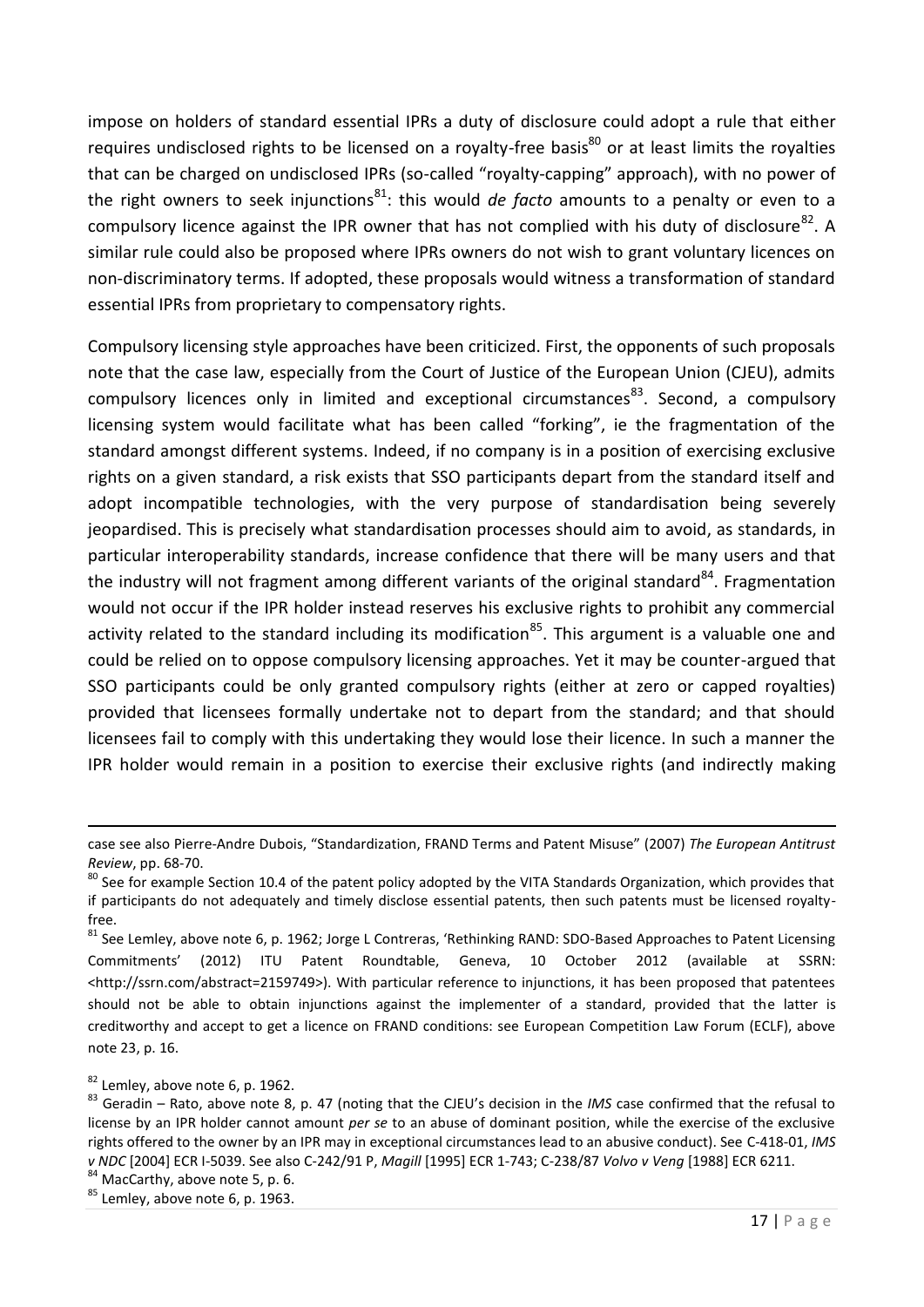substantial contribution to controlling the development of the standard) without however being able to prohibit third parties to implement it in a compliant way<sup>86</sup>.

(iii) Another proposal has been made which would also be based on an *ex ante* approach. In particular, it has been proposed that SSOs adopt and manage auctions between different technologies. More precisely, IPR owners willing to have their technology included in the standard would submit to SSOs offers to licence their IPR specifying the level of royalty requested. The implementers would then proceed to choose the most convenient offer $^{87}$ . The supporters of this proposal believe that such an auction would provide good result and in particular a benchmark for what is a fair and reasonable royalty, as it would reflect the level of competition between IPR owners and implementers that exists before the adoption of the standard.

(iv) We have seen that a rule could be imposed that requires undisclosed IPRs to be licensed on a royalty-free basis. Some SSOs adopt an even more straightforward approach: they mandate royalty-free licensing as a requirement for participation to the work of the organization. This approach aims at keeping the access to the standardised technology as open as possible and thus reducing the costs of the products that incorporate that technology. In such a way, patent hold-up problems are ruled out and accordingly risks of patent related litigation are minimized. The Guidelines also stress that the concept of FRAND may include royalty-free licensing<sup>88</sup>. In particular, they note that, as the risks related to effective access in case onerous royalties are imposed are not the same as in case of SSO with a royalty-free standards policy, the disclosure of the associated IPRs would not be relevant in that context<sup>89</sup>: this means that in case of royalty-free licensing IPRs holders do not have to promptly disclose the existence of standard essential IPRs in order to take advantage of the safe harbour exception.

This licensing approach has been criticised as it would (again) amount to a compulsory licence. It has been noted that imposing a royalty-free licensing system would prevent investors from recouping the investments made to come up with the standardised technology: with the result that said investments would be discouraged. How could an IPR holder, the argument goes, be prompted to join a SSO if the latter requires him to give up any royalty in relation to the technology he has invented or is about to invent?

It has been counter-argued that IPR owners are not obliged to join SSOs. Royalty-free licences are not mandated by the government, but they are voluntarily accepted by private parties that want to become member of a standard setting organisation<sup>90</sup>. If an IPR holder wants to be rewarded for its invention by means of royalties, he could decide to remain outside the SSO and avoid accepting royalty-free licensing schemes. In such a way he could still get royalties in case the SSO chooses to adopt a standard whose implementation requires the use of his patented technology (it might

 $86$  Lemley, above note 6, p. 1964.

<sup>87</sup> Daniel Swanson – William Baumol, "Reasonable and Nondiscriminatory (RAND) Royalties, Standards Selection, and Control of Market Power", 73 *Antitrust Law Journal*; Farrell - Hayes - Shapiro – Sullivan, above note 43, pp. 634-635. <sup>88</sup> Para. 285, footnote 3.

<sup>89</sup> Para 286.

<sup>&</sup>lt;sup>90</sup> MacCarthy, above note 5, p. 14.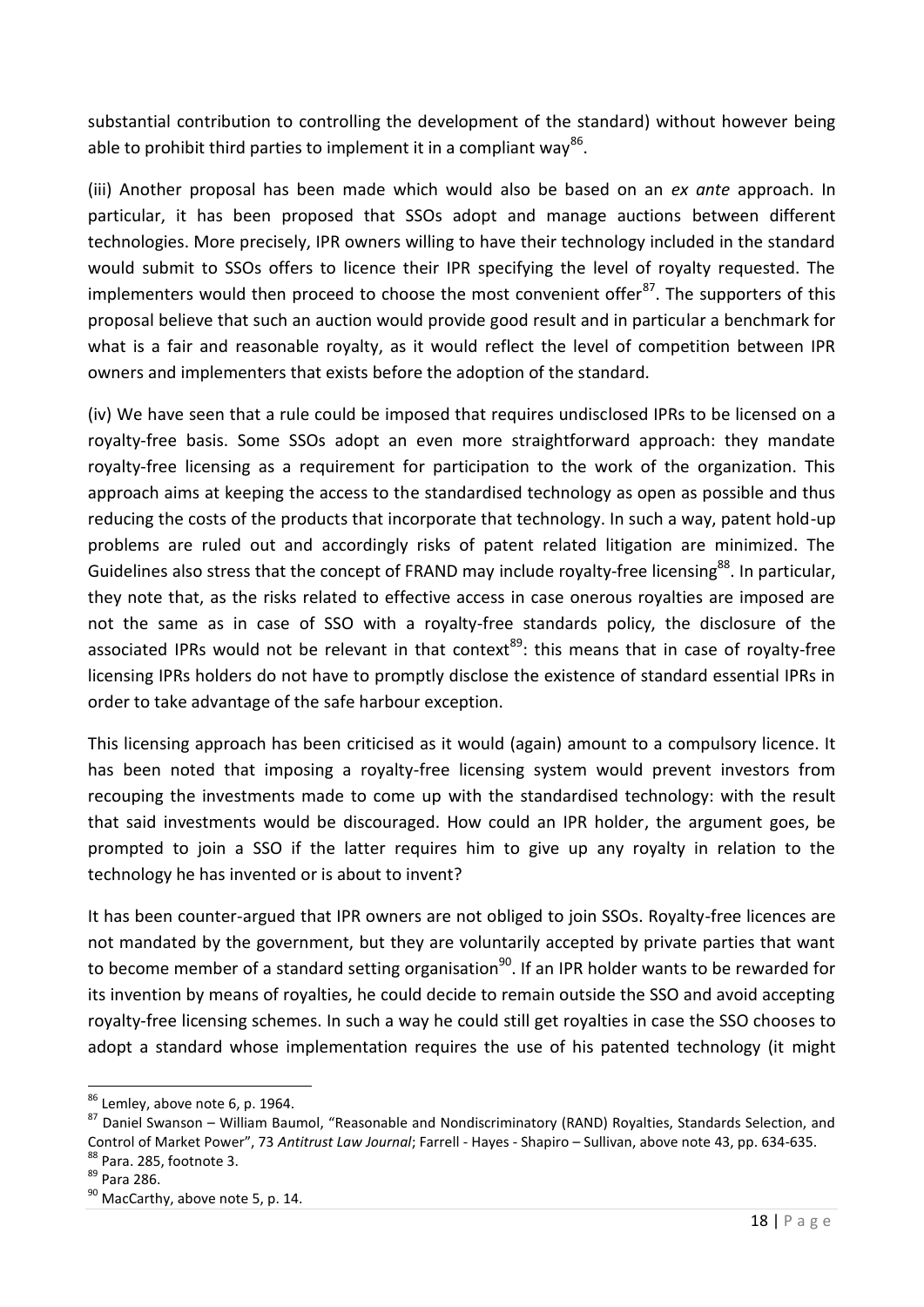indeed happen that a standard setting organization eventually adopts a technology developed by a non-member). This latter circumstance is possible, but rather rare. As a matter of fact, by not participating to the SSO works, the IPR holder basically gives up good chances to influence the choice of the standard. But, as Mark MacCarthy puts it, the IPR owner "should not have it both ways – demanding both to be rewarded for innovative activity and also to influence the development of a standard that would facilitate that reward"<sup>91</sup>. The IPR owner should therefore forego some of his exclusive rights in exchange for the chance to have his technology included in a standard. Mark MacCarthy also notes that even if the IPR holder accepts a royalty-free licensing scheme, he could still be rewarded for his inventive activity in manufacturing and marketing goods associated with the standard: the IPR owner would thus be able to reap the benefits of his technology by charging royalties for uses of said technology outside uses essential to standards implementation<sup>92</sup>.

(v) It has also been proposed that participants to a SSO should be allowed to collectively negotiate royalty rates on behalf of standard implementers, so as to counterbalance the strong bargaining power owned and exercised by holders of standard essential IPRs<sup>93</sup>. This proposal has been criticised because it would allegedly infringe competition rules and in particular Article 101 TFEU which prohibits restrictive agreements (in particular it would be detrimental to final consumers). The author does not believe that collective negotiations in this field would infringe competition provisions. On the contrary, it seems that a collective licensing approach may benefit consumers and therefore could be exempted under Paragraph 3 of Article 101 TFEU. Indeed, collective negotiations would likely trigger competitive royalties, which could then be passed on endconsumers.

(vi) In case owners of standard essential IPRs fail to disclose their rights to the SSO the equitable estoppel doctrine has also been indicated as a possible defence to be invoked by alleged infringers<sup>94</sup> (this proposal falls outside the realm of competition law). In common law jurisdictions equitable estoppel allows a court not to grant a judgment or other legal reliefs to a party who has not acted fairly, eg by having made false representations or concealing material facts from the other party. This doctrine does apply to IPRs as well. Indeed, a patent owner, through a misleading conduct, may lead the alleged infringer to reasonably infer that the former does not wish to enforce its exclusive rights against the latter<sup>95</sup>. To be able to successfully invoke this doctrine, the alleged infringer should demonstrate that he relied on patentee's misleading behavior and that he would be jeopardised if exclusive rights are enforced against him.

 $\overline{a}$  $91$  MacCarthy, above note 5, p. 13.

<sup>&</sup>lt;sup>92</sup> MacCarthy, above note 5, p. 13.

<sup>&</sup>lt;sup>93</sup> Lemley - Shapiro, above note 60, p. 2043. See also Robert A. Skitol, "Concerted Buying Power: Its Potential for Addressing the Patent Holdup. Problem in Standard Setting" (2005) 72 *Antitrust Law Journal* 727

<sup>94</sup> Robert P. Merges & Jeffrey M. Kuhn, *An Estoppel Doctrine For Patented Standards*, 97 CAL. L. REV. 1, 11 (2009); Lichtman, above note 18, p. 8.

 $95$  Lemley, above note 6, p. 1918. See also Janice M. Mueller, "Patent Misuse Through the Capture of Industry Standards" (2002) Berkeley Technology Law Journal, Vol. 17 (proposing that SSOs should be informed about any relevant patent owned by SSOs' participants and that in cases of willful nondisclosure of patents a participant who thereafter refuses to license all users at reasonable and nondiscriminatory terms, judges should refuse to enforce such patents altogether under a theory of patent misuse).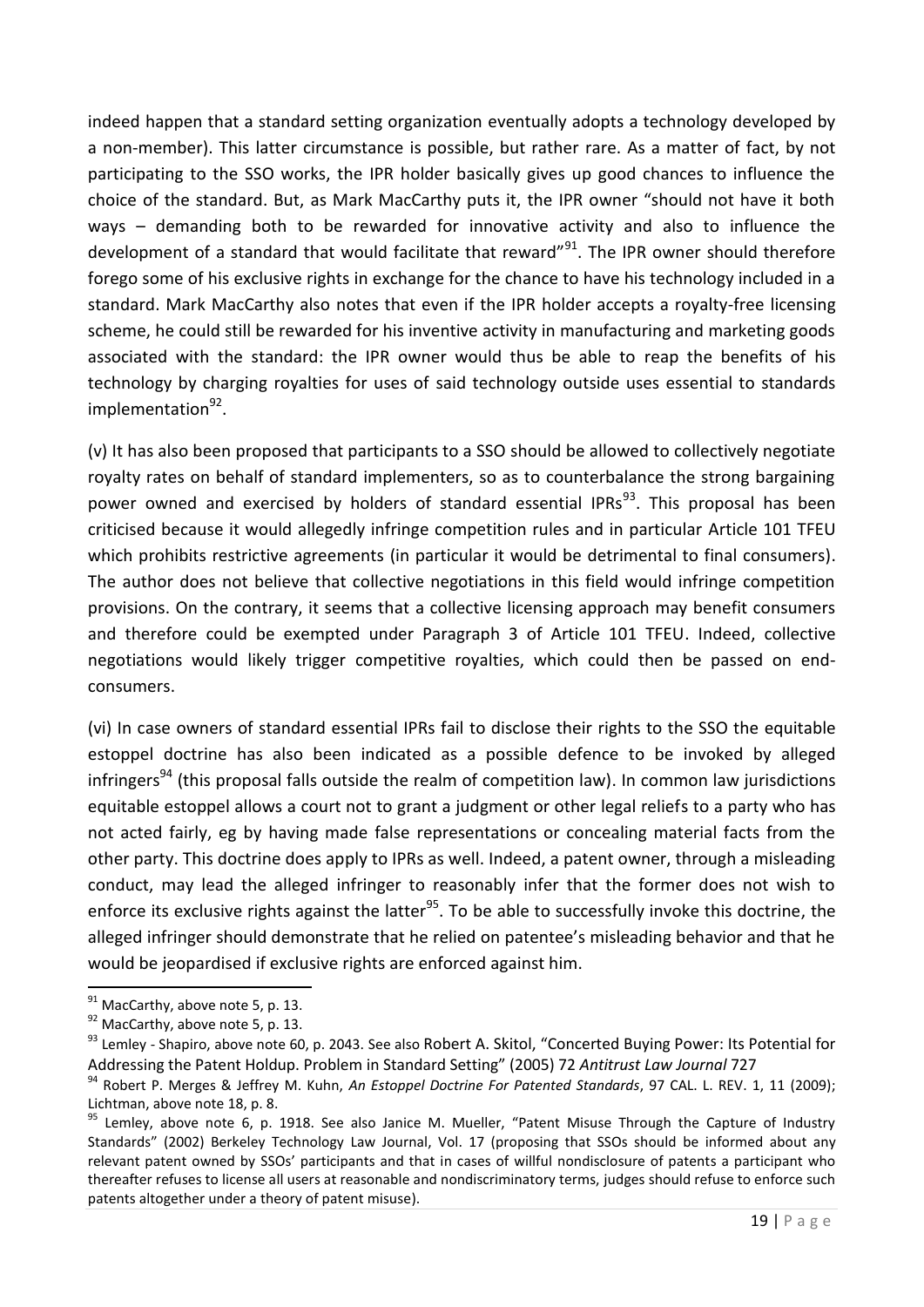The equitable doctrine seems therefore to be appropriate in case owners of standard essential IPRs omit to disclose their rights before a standard is adopted<sup>96</sup>. The implementer that is threatened by the IPR holder's action should be able to show that he had a good faith belief that no IPRs covered the standard in question<sup>97</sup>. This principle does not require affirmatively misleading statements on the part of the IPR owner, but it could also apply in cases in which the right holder has a clear duty to speak: thus, when it comes to applying this principle to cases where IPR owners have contractual obligation to disclose their rights before the adoption of a standard, a breach of that obligation would trigger estoppel<sup>98</sup>. In the US this doctrine has been interpreted very broadly. For example, in *Stambler v. Diebold* the judge found estoppel on the basis of patentee's conduct in the context of an SSO even absent a specific SSO rule mandating disclosure (patentees' misleading statements, noted further the court, need not to be made to the SSO, they could be made generally to the marketplace)<sup>99</sup>. Companies that are not members of the SSO, it has also been proposed, should be able to invoke the doctrine in question and thus rely on representations and disclosures made by the IPR holder<sup>100</sup>.

(vi) In addition to the equitable estoppel doctrine, it has also been proposed that, in case an IPR owner has an obligation to disclose his exclusive rights on a given standard and knowingly omits to do so or states that no rights exist, a SSO participant would be able to invoke fraud (again this proposal remains outside the realm of competition law)<sup>101</sup>.

# 6. **Concluding remarks**

We have seen that standardisation processes and in particular standardisation agreements adopted by SSOs may raise in some circumstances delicate competition issues (both "exclusion" and "collusion"). Anti-competitive concerns may be further exacerbated when standardised technologies are protected by IPRs and the owners of such rights maliciously use standardisation processes to increase and abuse their dominance of a certain market or anyhow restrict competition.

The 2011 Commission's Guidelines, which encourage owners of essential IPRs to disclose their rights before the adoption of the standard as well as to give FRAND commitments, are a good answer to those concerns.

Two different schools of thought, however, exist about whether competition law remedies should apply to these scenarios to correct possible anti-competitive behaviours of the holders of standard essential IPRs. On the one hand, the European Commission obviously threatens to rely on such

 $96$  Lemley, above note 6, p. 1918.

<sup>&</sup>lt;sup>97</sup> The patentee could not, however, argue that the user of standard should have been diligent and conducted searched on patents databases with a view to finding possible prior rights. As mentioned above, these searches are indeed very expensive and could also show imperfect results.

 $98$  Lemley, above note 6, p. 1918.

<sup>99</sup> Lemlev, above note 6, p. 1919 and 1921 (referring to Stambler v Diebold, Inc., 11 U.S.P.Q.2d 1709, 1714-15 (E.D.N.Y. 1988), *aff'd* 878 F.2d 1445 (Fed. Cir. 1989) (unpublished).

 $100$  Lemley, above note 6, p. 1920.

 $101$  Lemley, above note 6, p. 1935.